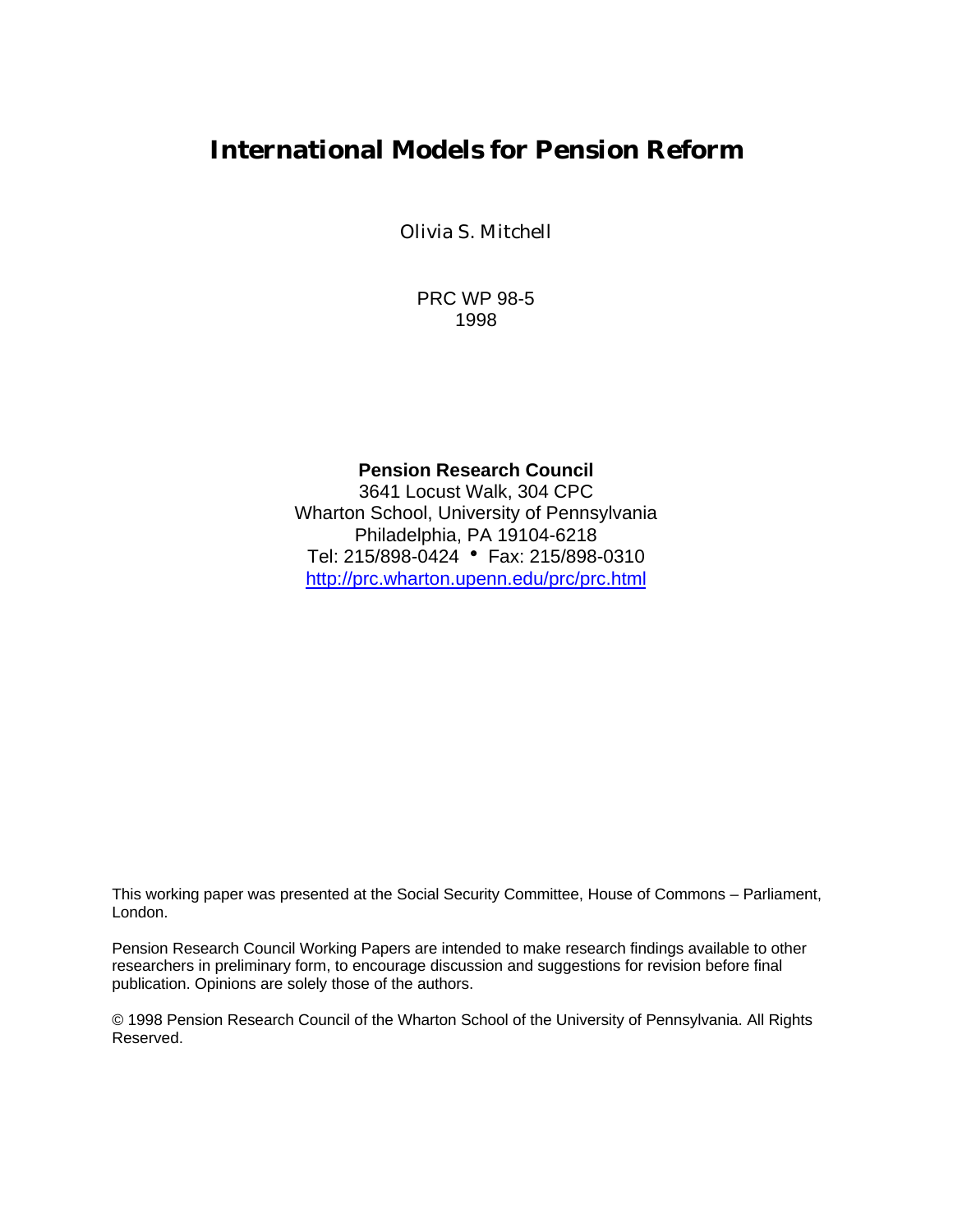### **International Models for Pension Reform**

The share of the world's population over age 60 will triple between 1990 and 2030. By that date, more than 30% of the developed world's people will be older than age 60. This massive demographic shift will challenge public and private pension systems the world over. The reality is that many of the large unfunded public social security programs that evolved after World War II face threats of financial insolvency.1 Can funded pension plans perform effectively as an alternative model for national retirement systems? In these remarks, I explore recent international developments in pension plan type, examine issues pertinent to pension investments, and evaluate the global trend toward social security privatization. The goal of the discussion is to assess how these new pension models will respond to the demographic, political, and financial challenges of the next century.<sup>2</sup>

#### **The US Perspective: Defined Contribution Pensions Increasingly Popular**

In the United States, retiring workers depend on three sources of wealth for their old-age consumption: private savings, company-provided pensions, and governmentfunded old-age benefits from the Social Security system. Wealth holdings for a representative sample of Americans on the verge of retirement appear in Table 1.<sup>3</sup>

<sup>1</sup> See Bodie, Mitchell and Turner (1996), and Fields and Mitchell (1993).

<sup>2</sup> In this discussion I draw on my published and unpublished research including Mitchell (1998 and 1997d) and other items listed in the references.

<sup>&</sup>lt;sup>3</sup> This is the Health and Retirement Study (HRS), covering people age 51-61 and their spouses of any age, first surveyed in 1992 and reinterviewed every two years thereafter. This project is described at www.umich.edu/~hrswww/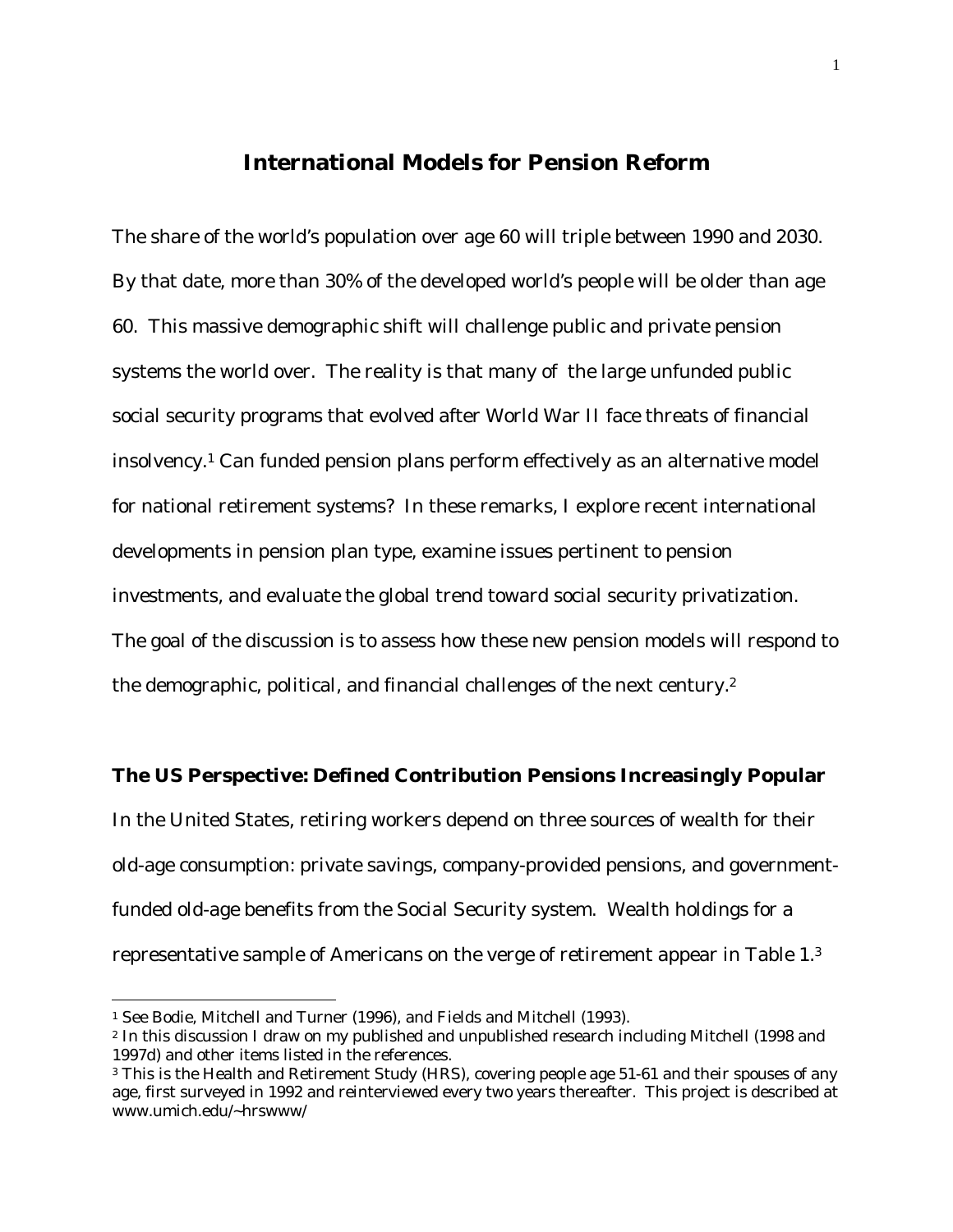The data show that the median household whose head is in his mid-50's commands about US\$325,000 in total assets, a sum projected to grow to \$380,000 by the time the household head attains age 62. Of this total, about two-fifths is attributable to expected future retirement payments from the government Social Security system. Approximately one-fifth each is represented by housing wealth, other financial assets, and the company-sponsored pension.

The importance of company pension plans has grown over time. In the US, employers may voluntarily offer a pension if deemed useful for human resource objectives; it should be noted that providing a pension is not mandatory.4 Most pensions paying benefits today were established in the 1940's and 1950's, and pensions now cover approximately half of all people working in the private sector (coverage in the public sector is much higher). It is estimated that about half of all workers will receive a pension benefit from an employer plan when they retire.

Deciding to supply a pension plan is voluntary, as is the choice over plan type and the level of benefits or contributions (depending on the plan type). A company that does issue a pension promise is subject to extensively fiduciary legislation and government oversight to ensure that contributions are made in a regular manner, and that promised benefits are delivered. Key among these legislative requirements is the Employee Retirement Income Security Act (ERISA) of 1974,

<sup>4</sup> For a discussion of factors influencing the demand for and supply of pensions see Gustman, Mitchell and Steinmeier (1994).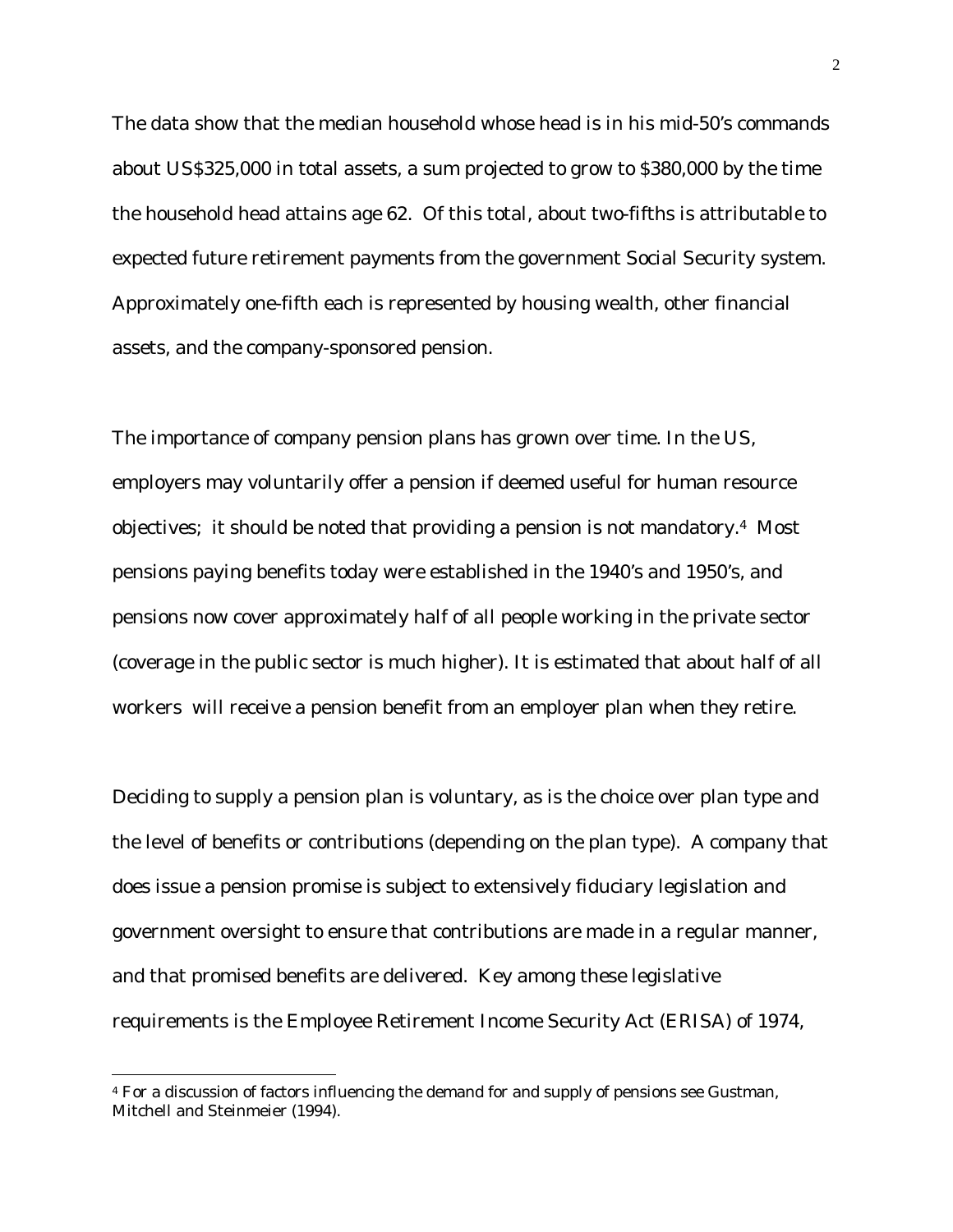requiring a defined benefit pension to pre-fund its promises with assets held in trust for the participant. In a conventional defined benefit plan, the employer specifies that he will pay the retiree a life annuity that depends on the worker's preretirement pay and years of service. Pre-funding therefore requires computing the present value of future benefits and depositing assets into a segregated account to secure it. Workers having a defined benefit promise are also covered by a government-run pension insurance agency called the Pension Benefit Guarantee Corporation (PBGC), an institution that secures defined benefit promises, should the sponsoring corporation default by virtue of bankruptcy.

Defined contribution pensions are not covered by this form of government insurance in the US. This second plan type includes the very popular 401(k) plans, are of more recent vintage. In these plans, a sponsoring company makes available to workers an investment-type account into which employees may elect to contribute if they should choose. Typically employers will match up to a fraction of employee's deferred pay, thus boosting employee incentives to join the plan.

An overview of the US pension environment is provided in Table 2. This shows that defined benefit pensions are fewer in number than defined contribution plans, but they control about half the total participant and asset pool.5 This picture is far from static, since major changes have occurred in the pension environment in the past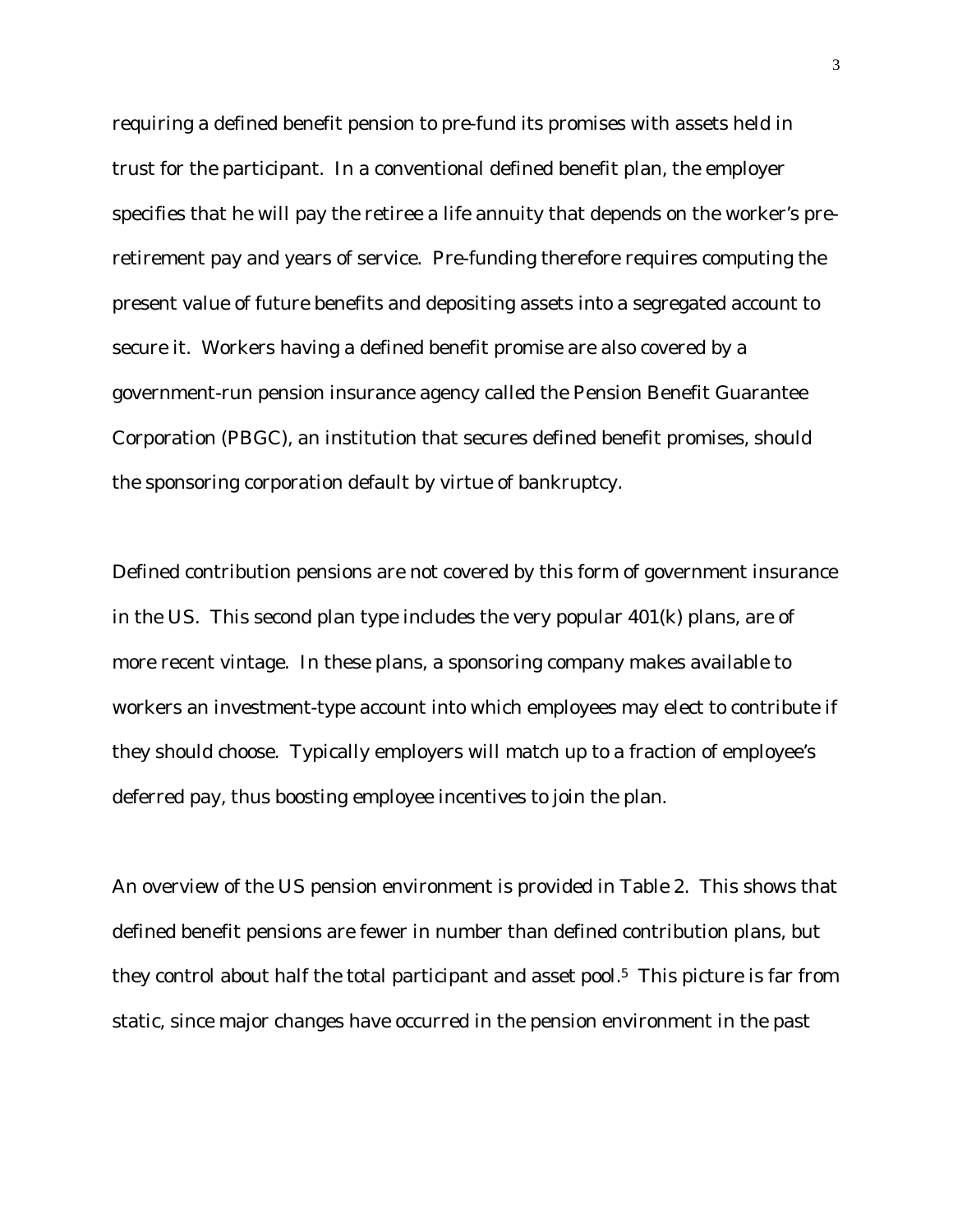several decades. For example Figure 1 reveals that asset holdings in both pension types have grown substantially, but the rate of expansion has been much faster for defined contribution than for defined benefit plans. Likewise, the rate of growth in participants for defined contribution plans has far exceeded that of defined benefit plans. In other words, though defined benefit plans remain major players in the US retirement security arena, the greatest growth has been, and is likely to continue to be, in the defined contribution side of the market.

Many have sought to explain why defined contribution pensions have grown so fast, while virtually no new defined benefit plans are being initiated of late. One explanation has to do with rising expenses required to mount a defined benefit plan, illustrated in Table 3. Many of these costs are administrative in nature due to record-keeping requirements, reporting and disclosure to the government, actuarial fees associated with funding computations, and the expenses associated with the mandatory pension insurance. For a small plan, this per-participant cost is quite substantial, at approximately \$850 per year per employee (money management costs are not included in these calculations). Scale economies are important, so that a larger company with at least 10,000 employees faces a per-participant cost of only about \$60 per year. The cost disadvantage of defined benefit plans in the US relative to defined contribution pensions is also important and the effect differs with firm size. Thus a small company would pay 116% more per year in administrative

<sup>5</sup> For more discussion of private pensions see Gordon, Mitchell and Twinney (1997). The figures on private pensions do not include public sector pension plans, which have approximately 16 million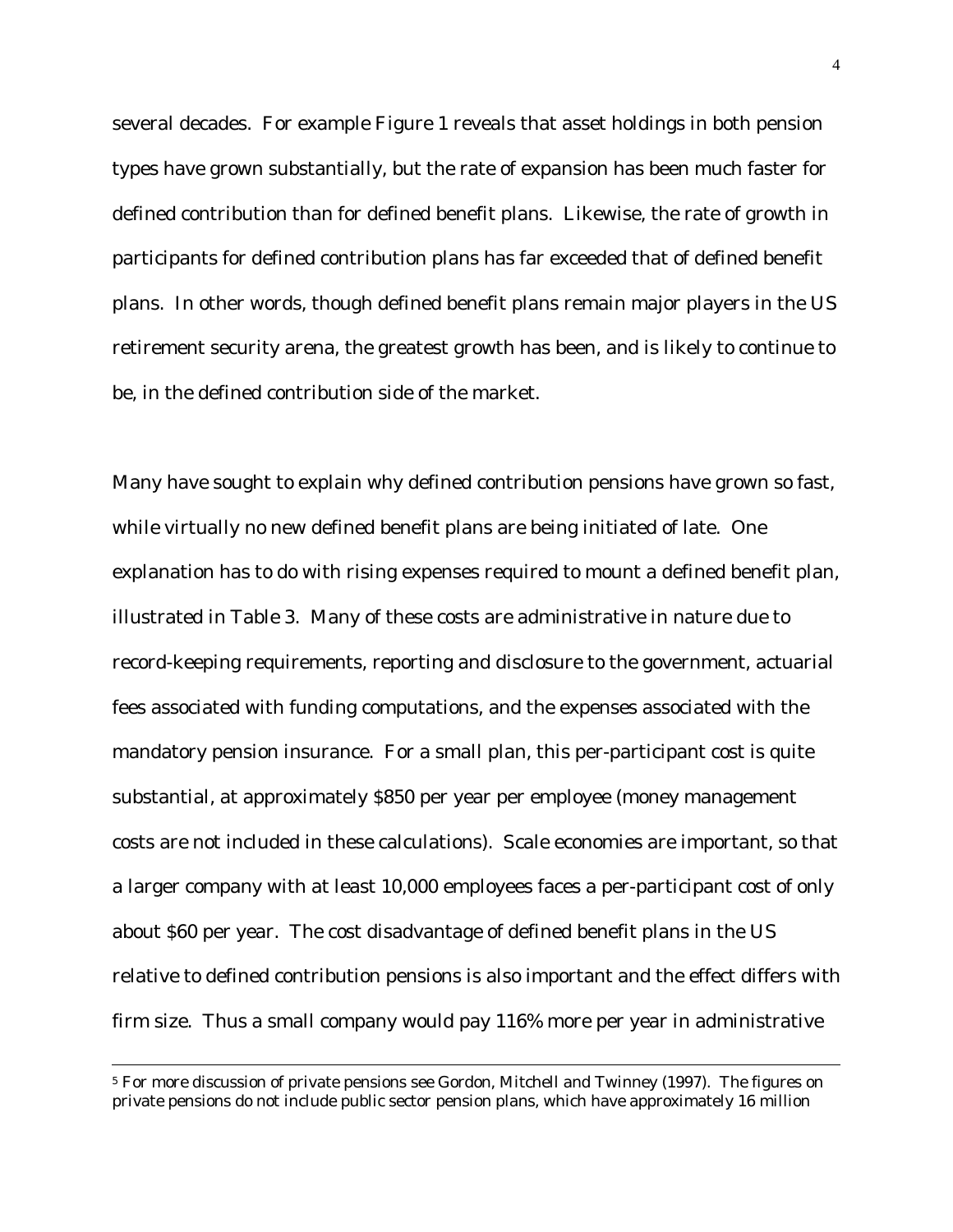costs if it offered a defined benefit versus a defined contribution pension, and a large employer would pay 39% more per year. Clearly cost differentials can explain some of the trend favoring defined contribution pensions over time.

Another reason that defined contribution pension are growing is that both employers and employees like them. These plans afford participants the opportunity to select how much to invest in their pension (up to a legal limit) and how they will manage their own investments within the plan. By law, the 401(k) participant must have a choice of at least three funds to choose from (a stock index fund, a bond fund, and usually a money market); additional options are becoming the norm as money managers offer alliances with fund families and a wide range of institutional investors. For example in my university pension plan I have more than 30 funds across which I can allocate my pension dollars. Employees who decide to invest in their pension plans are often "rewarded" for participation with an employer match for some of their contributions, anywhere from 20 to 100%. Since the employer match vests only after 5 years, this tends to reward longerstaying employees. A typical sum invested into a 401(k) plan is currently about 6% of pay, and about half of all offering companies match employee contributions at some level. Participation rates have risen quite dramatically in the last decade, with over 75% of all eligible workers contributing something to their plans.

participants and more than \$1 trillion in assets; see Mitchell and Carr (1996).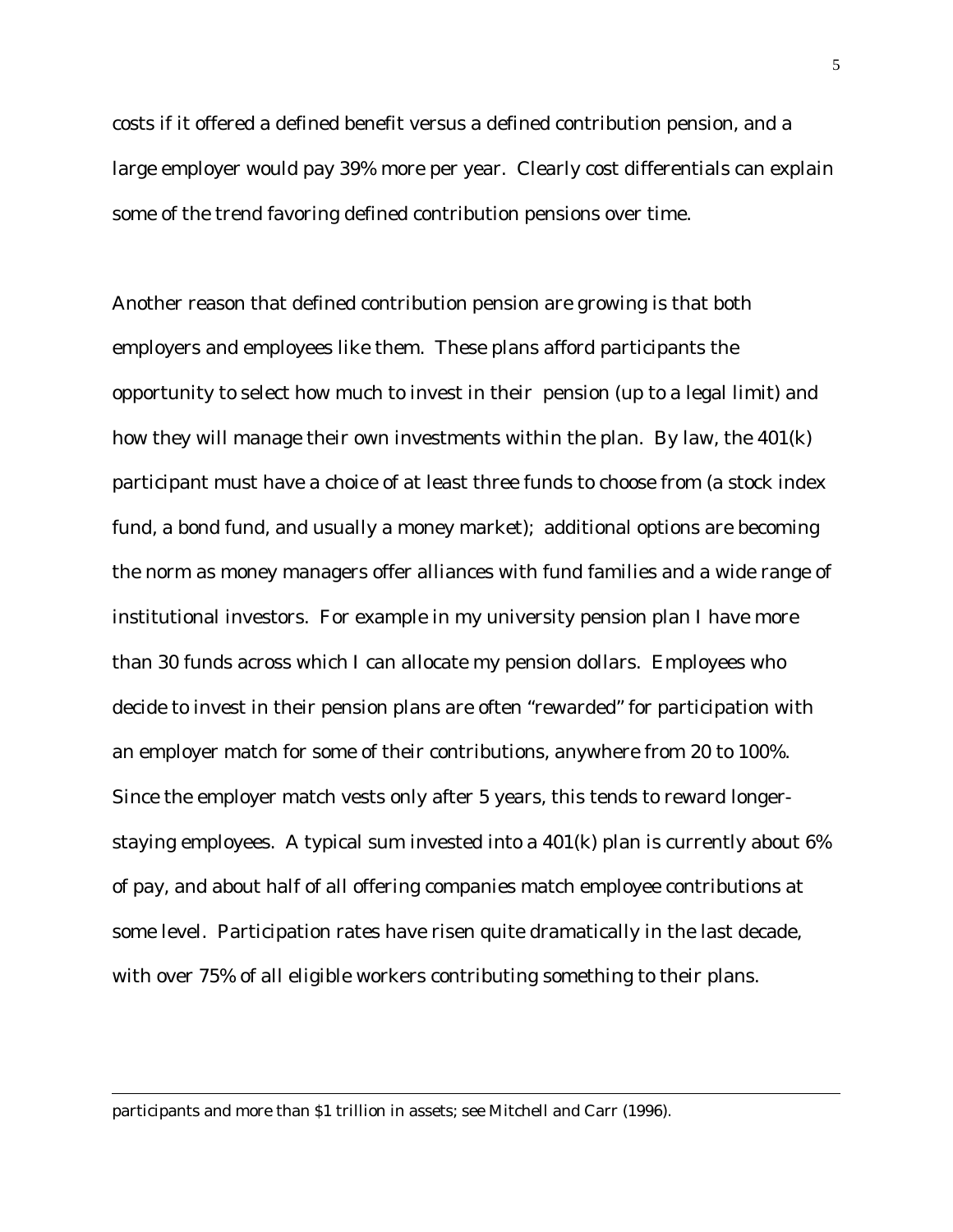Several public policy questions loom large on the pension horizon in the US, some specific to the 401(k) environment, while others are more general. One issue is that pension participants have increasingly been given access to their funds prior to retirement, raising the question of whether this will erode eventual retirement benefits. For instance, 401(k) pensions typically offer loans in the event of hardship, and lump-sum cash-outs are paid to people leaving the sponsoring firm. Evidence suggests that most young people receiving a few thousand dollars do tend to spend rather than roll the money into another tax-protected pension account. A related issue is that many defined benefit plans now allow vested workers to take a lump-sum if they leave prior to retirement, a development that raises a similar policy question.

A different policy concern is whether enough money is being put into pension accounts in the first place. Combined employee/employer contribution rates of 6% of pay in 401(k) plans – to a limit of under \$10,000 per year – cannot generate a very large eventual retirement benefit, as compared to the old defined benefit pension system where double that amount tended to be deposited by sponsoring employers. Of course many of those who have 401(k) plans today would not have had any pension if the defined benefit plan were the only model available. Therefore, for this group, retirement saving is raised as a result of this new plan type. In any event, there is concern that people have focused too little on retirement saving needs in the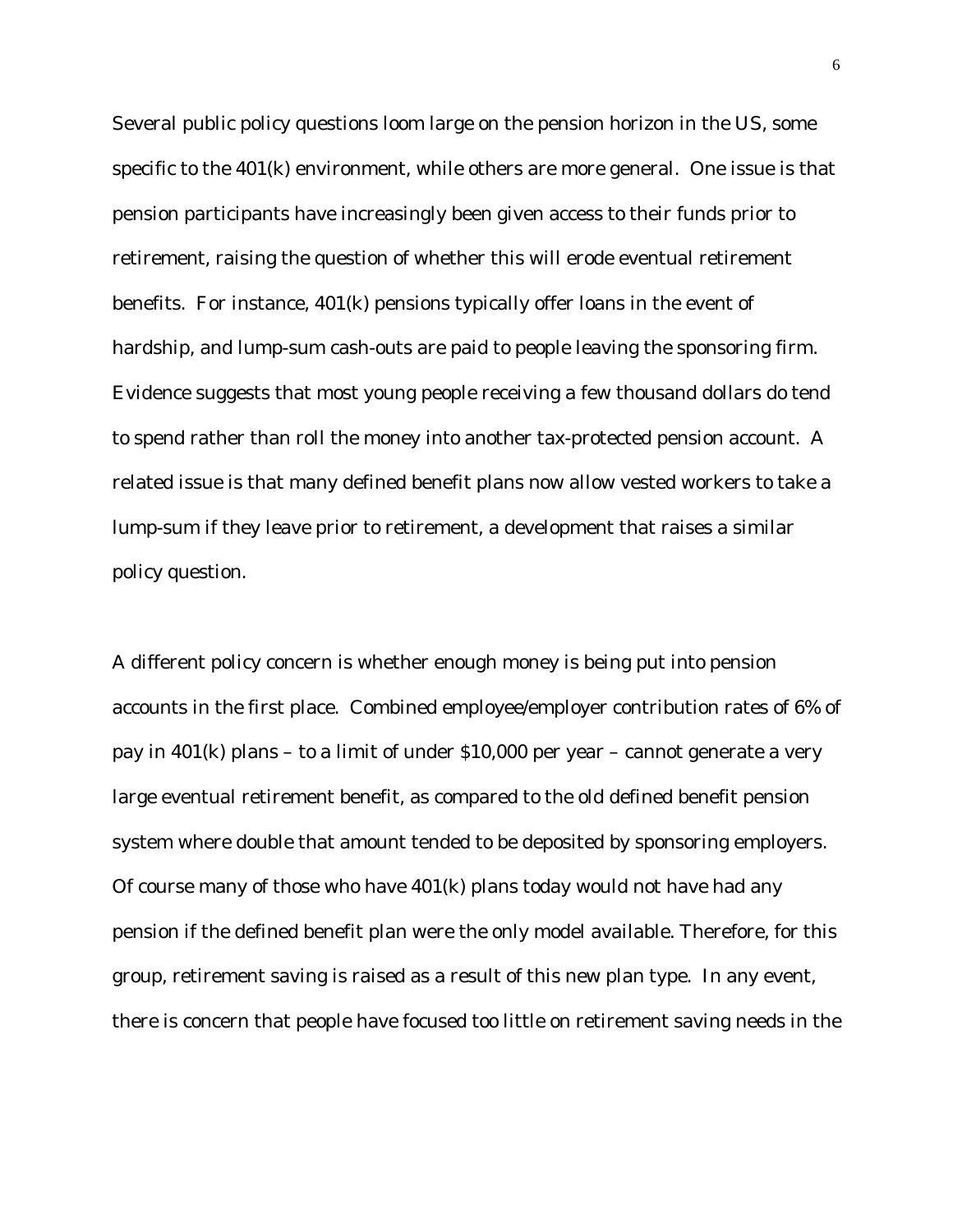US, and they are rarely aware of the implications of saving shortfalls for their retirement wellbeing.

A further issue has to do with the way in which pension systems are designed and governed, especially those defined benefit plans created by state and local governments to provide retirement benefits to teachers, uniformed officers, and other civil servants.6 These public pensions are managed differently than are private plans, mainly because corporate pensions must meet fiduciary standards codified in the Employee Retirement Income Security Act (ERISA), whereas public plans are subject to less stringent and less uniform regulation. As a result, public plan governance has been subject to political pressure influencing funding decisions and the choice of actuarial assumptions. In particular, liability measures are often sensitive to local fiscal stress, and investments are frequently subject to nonfinancial criteria. Also political appointees and *ex officio* board members tend to dominate decision-making, frequently with many public pension directors chosen to represent the interests of plan participants. Perhaps because of this different governance structure, public pension plans often direct their investments toward "in-state" projects, a practice associated with diminished rates of investment return. In general, though, public sector pensions in the US are relatively well funded, partly because their asset allocations have changed dramatically over time: currently over 40% of public plan assets are held in stock, up from 3% in 1960.

<sup>6</sup> See Mitchell and Carr (1997); Hsin and Mitchell (1994 and 1997); Mitchell and Hsin (1994 and 1997).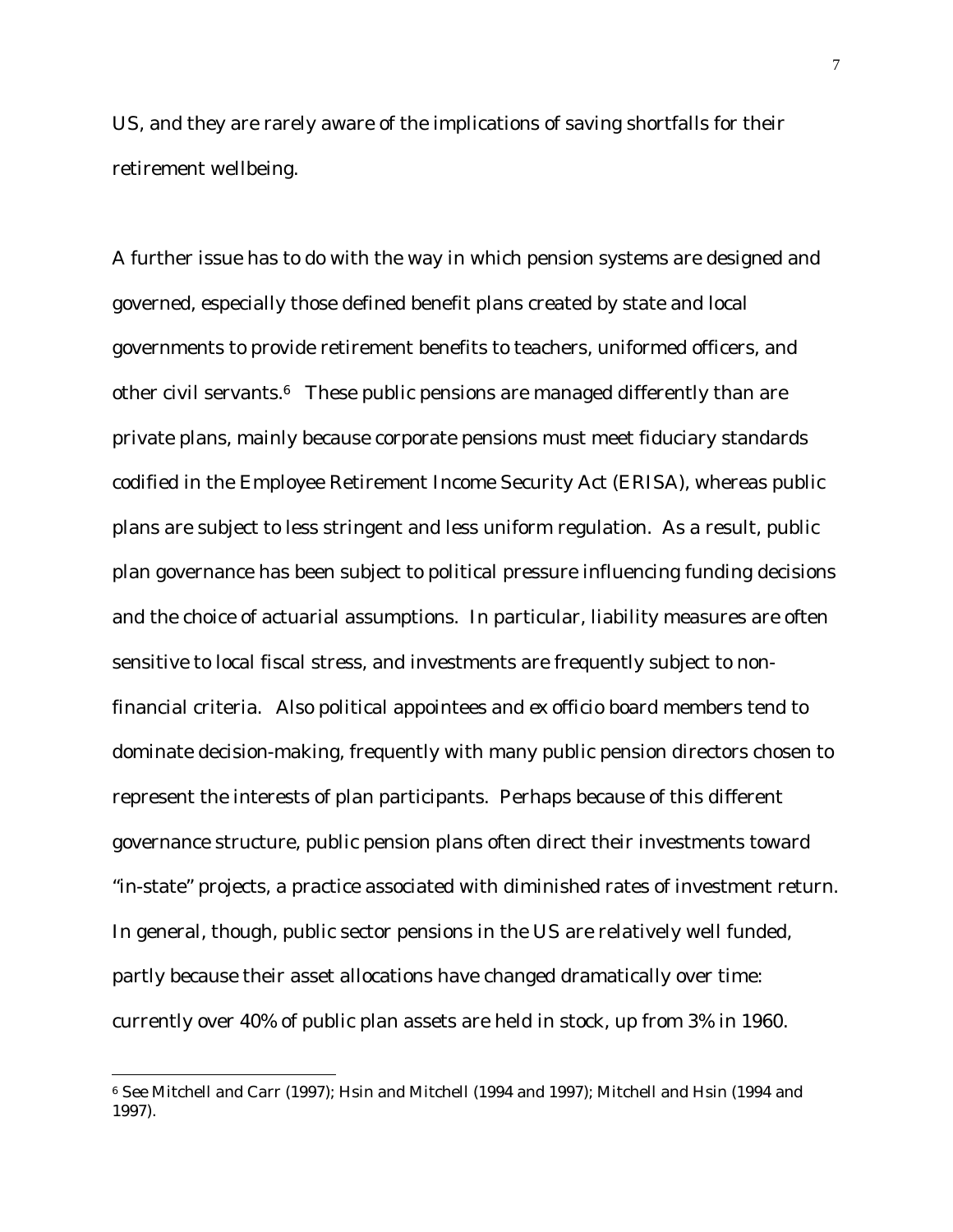A final area just beginning to engage public discussion concerns the payout or decumulation phase of the pension system. This has to do with retirement annuities – insurance products that offer protection against the risk that someone could outlive his saving. These annuities are of utmost importance for older people considering how to draw down their assets over the retirement period. The problem in the US is that retirees are increasingly offered the chance to access their entire pension amount rather than being required to annuitize their benefits. This breakdown in the annuity market may produce increasing adverse selection, a development that should be carefully monitored (Mitchell, Poterba, and Warshawsky 1997).

#### **Issues Regarding Pension Investment and Fiduciary Responsibility**

Today's workers – tomorrow's retirees – clearly expect pensions to play a central role in their retirement wellbeing. Whether reality will meet expectations depends in large part on how well the pension funds are invested. It is for this reason that policymakers have turned their attention to issues regarding pension investment performance and matters of fiduciary responsibility.

These issues are perhaps clearest in the case of defined benefit pensions, since in the US, corporate plan assets are managed by pension trustees rather than by workers themselves. Private pension trustees are financial fiduciaries, and under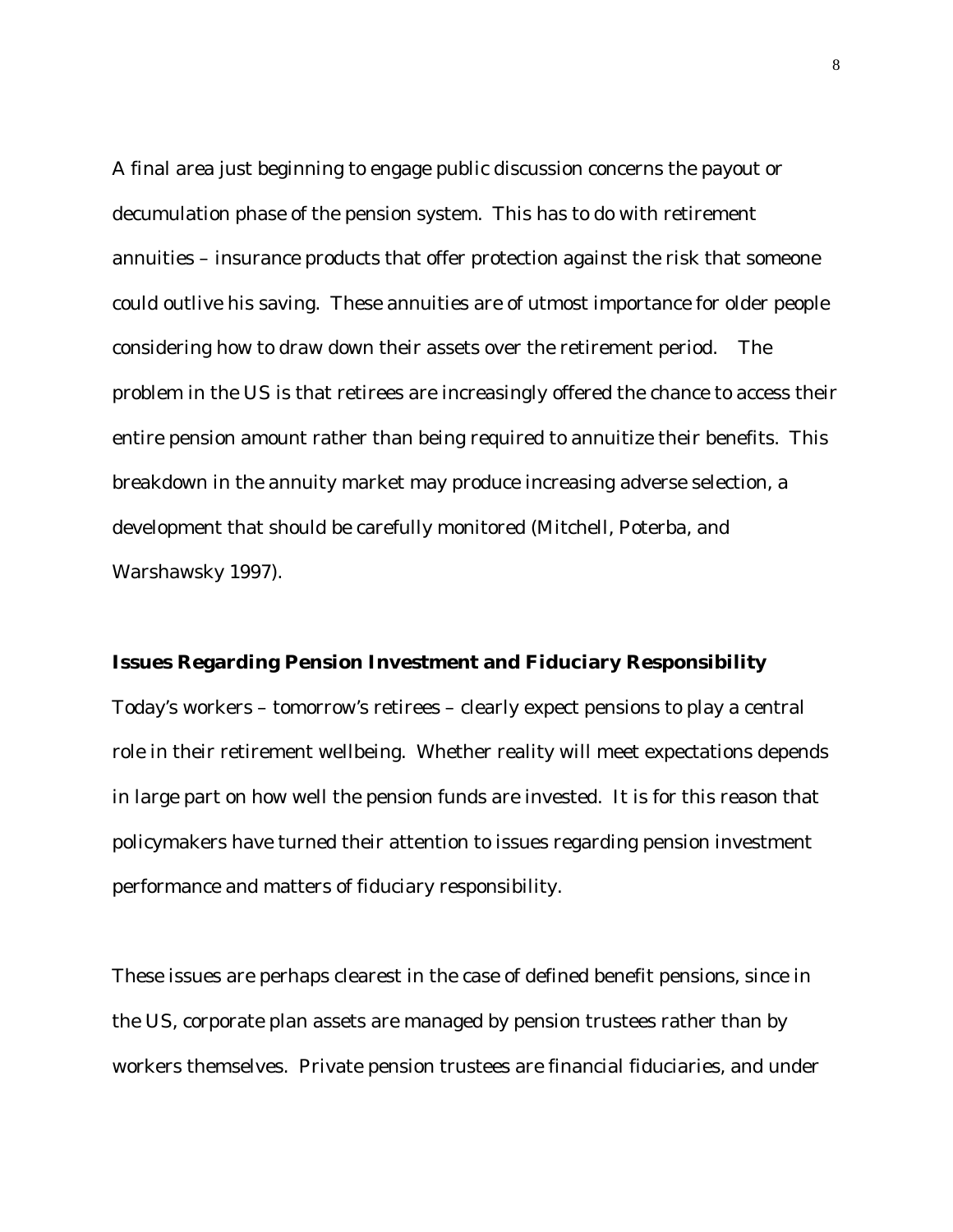ERISA they must act as "prudent investors" – managing the monies in plan participants' best interests. Though ERISA was legislated almost twenty-five years ago, interpreting its so-called prudent man rule remains controversial – particularly since trustees are held personally liable for investments found to be in conflict with the principle. In practice this debate translates into analysis of the most appropriate benchmarks for evaluating investment performance in a defined benefit environment. Those who argue for efficient capital markets suggest that pension money managers should not try to beat the market, but rather should invest passively with indexed portfolios and low levels of annual turnover. Opponents point out that research and analysis pays off for less liquid holdings such as real estate and global investment opportunities. In any event, defined benefit plans have substantially altered their investment holdings over time: equity investments have grown from 45% of the portfolio to 57%, and bonds grew from 27 to 33% (cash and real estate fractions diminished; see Table 5). Interest in international holdings has also grown in the last half-dozen years, with non-US stock now at around 10% of the private plan portfolio.

The defined contribution market is, however, not immune to all stress. One thing policymakers worry about is American workers' financial illiteracy, particularly given the fact that these workers are being asked to make sophisticated investment decisions regarding their own pension holdings. A discouraging finding is that Americans tend to rely far too often on unsophisticated sources for financial advice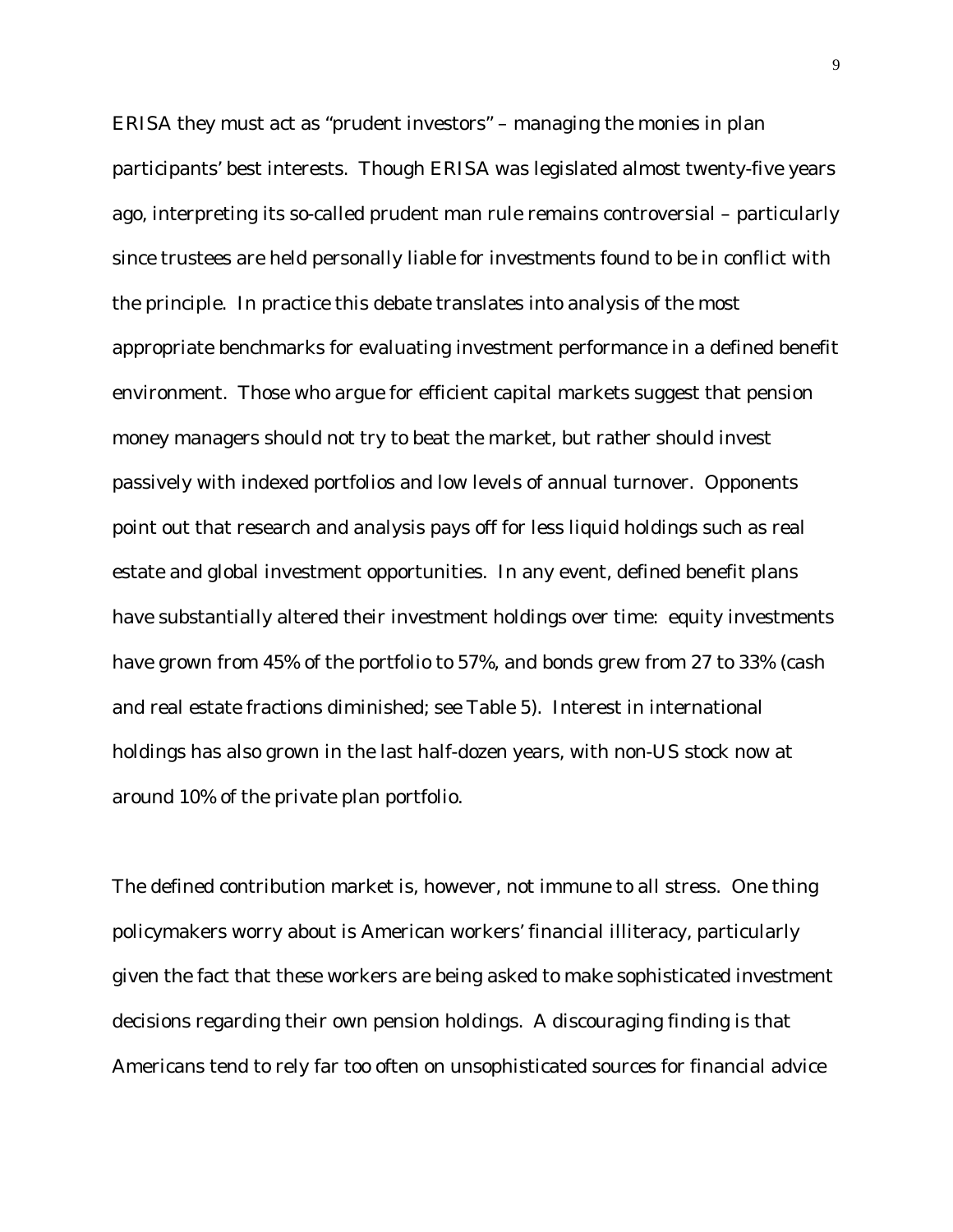– friends and relatives – and lack a basic understanding of stock-market risk, bond prices and returns, and simple compound interest. More positively, however, defined contribution participants have dramatically altered their asset allocations in the last decade, moving increasingly into equities and away from guaranteed insurance contracts (GICs; see Table 4). This is particularly true of younger workers who invest 70-80% of their 401(k) portfolios in equities, a strategy in keeping with advice often offered by financial planners (Mitchell and Moore 1997). Also employers offering defined contribution pensions have found that offering their workers educational courses regarding financial preparedness for retirement raises the likelihood that workers will join in the plan, and may influence their asset allocation decisions (Mitchell and Scheiber, forthcoming). This in turn raises another concern, however, since parties offering financial advice in the US can be subject to legal suits should the investments turn sour. An important case on this point is currently wending its way through the court system, where 401(k) participants allege that their employer, a major computer systems manufacturer, offered an investment option that later proved to be worth less than anticipated. This case challenges many corporations' assumptions that giving workers investment options freed the sponsor from capital market risk in a defined contribution pension.

Related to the topic of pension plan performance is the issue of plan efficiency, a topic but little studied to date. My research has found that public sector pension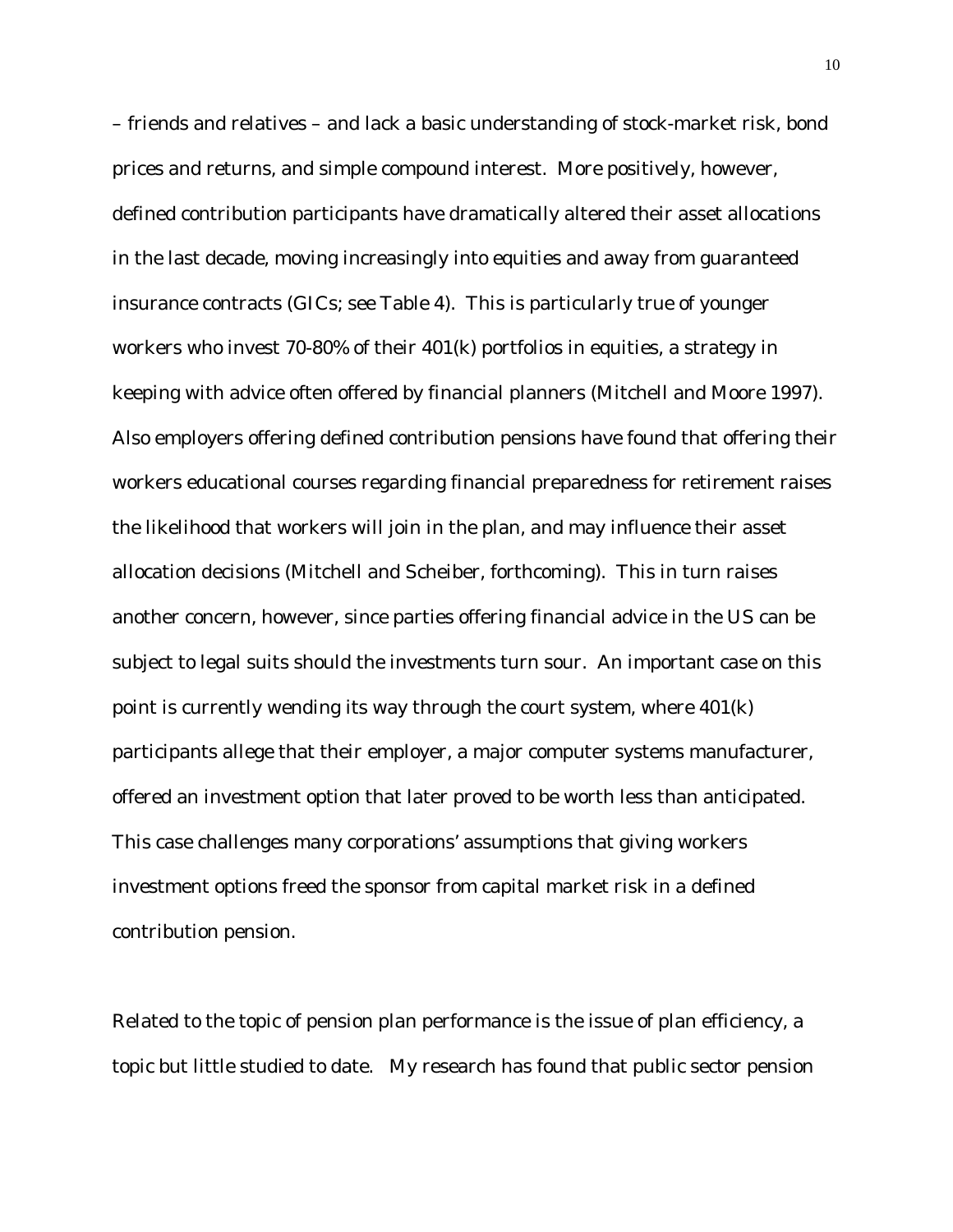plans operate at only 65% of potential efficiency, mainly because of the many small funds that fail to take advantage of scale economies.7 Private sector defined contribution plans in the United States are also asking how to invest more costeffectively, and expense ratios are coming under ever-closer scrutiny. Variation in administrative costs such as is depicted in Table 5 translates into different net returns to investors, and as a result, there is increasing market pressure to reduce fees. A unique example is provided by the nation's largest pension system, the College Retirement Equity Fund (CREF), a plan that covers university staff and faculty. While that pension plan has several unique attributes – for instance it receives special treatment under tax and insurance regulation – its cost structure is among the lowest found in my recent review of pension costs (Table 6). As a result, some hail this national defined contribution structure as an example to replicate in other industrial sectors.

#### **Global Change in Pensions: Social Security Privatization**

 $\overline{a}$ 

The US Old-age, Survivors, and Disability (OASDI) program – which pays social security old-age benefits – faces an unfunded obligation of approximately \$9 trillion. Filling this gap will require a benefit cut of about 25%, or a tax increase of approximately the same measure (Quinn and Mitchell 1996). Either option would have a serious impact on worker and retiree wellbeing, since even with current promised benefit amounts, we estimate that the median older household faces a saving shortfall of 16% per year (Moore and Mitchell 1997). This represents the

<sup>7</sup> Evidence on this point appears in Hsin and Mitchell (1997), and Mitchell and Hsin (1997 a and b).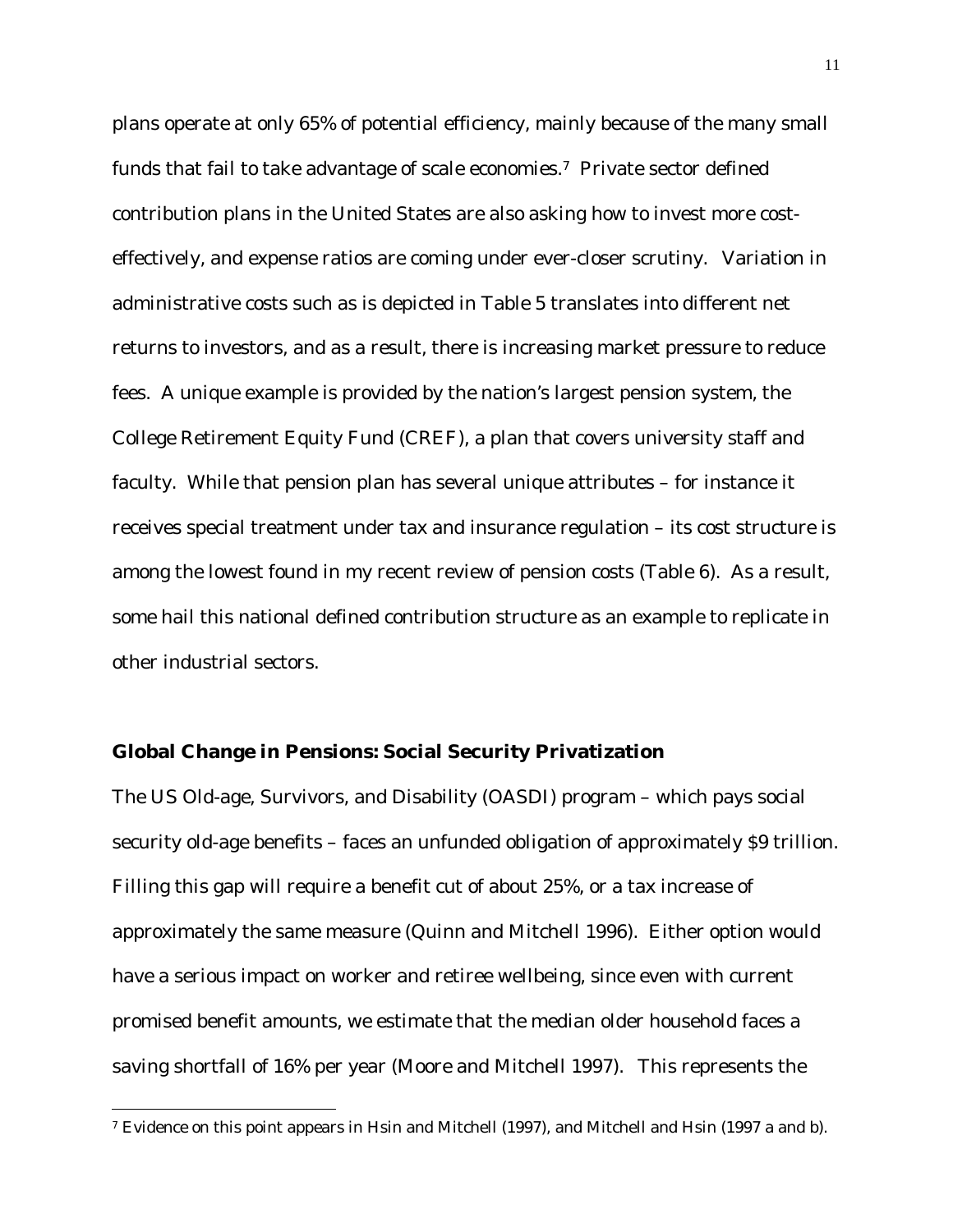additional saving needed above "automatic" asset appreciation, pension growth, and social security benefit increases. Since currently promised benefits cannot actually be paid without substantial tax increases, we believe that the projected shortfall potentially seriously understated.

As an alternative to raising taxes or cutting benefits, some have proposed a more fundamental reform of the social security system – akin to that adopted by Chile in 1981. What Chile did was take the dramatic step of restructuring its national social security system, rejecting the old publicly-managed, deficit ridden, defined-benefit pension system, and adopting instead a mostly privately-managed definedcontribution pension design. Its two-pillar model provides (1) a minimum pension for retired workers, and (2) participation in mandatory defined contribution plans managed by licensed private pension managers called AFPs (Asociacion de Fondos de Pensiones). The individual account plans are paid for from a mandatory payroll tax set at 10% of pay (an additional 3% is charged for health and survivors insurance, and administrative costs).

As an overall assessment, many would agree that the Chilean economy and its pension system are in good economic shape today. Pension privatization has been judged a success, since the total fund now amounts to about \$40B and real returns have been substantial (about 12% real per year) over the last decade and a half. On the other hand, critics argue that the Chilean program is inefficient – tax collection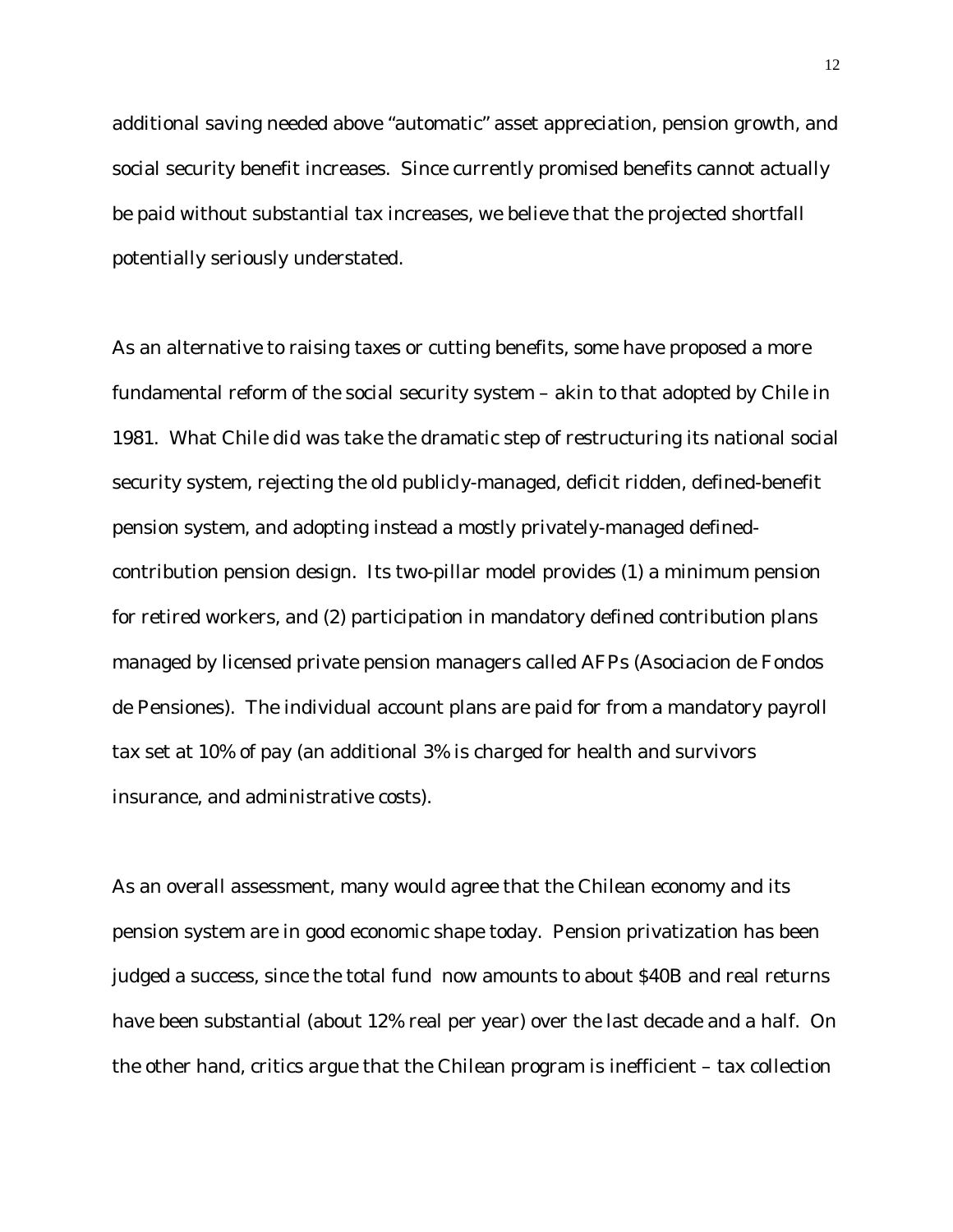costs are high and half of all participants switch from one fund to the next annually. In addition the money managers have not diversified their holdings internationally, raising questions about the system's vulnerability to domestic market shocks.

In the last decade several sister countries in the Latin American region have adopted variants on the Chilean model (see Table 7).8 Argentina's reform differs from Chile's in that the former country maintained a large public pension benefit, while also offering workers a one-time option to move part of their payroll taxes to a funded defined contribution account. Currently, the Argentine pension accumulations are beginning to mount up, and early evidence suggests that the majority of the eligible workforce is participating in the private accounts. Administrative costs in Argentina are somewhat below those experienced in Chile, partly because the Argentine approach employs the government tax collection authority to collect funds. Peru also implemented a private pension system, with the difference that Peruvian workers have the option to continue to switch between the new and the old system forever. This will entail long-term duplication of administrative costs as well as possible "gaming" of the minimum benefit via optional contributions to each system through time. A recent entrant to this arena is Mexico, where a plan to mandate individual private pension accounts was launched in late 1997, and somewhat unexpectedly, 10.5 million of 11 million eligible workers signed up. Like Chile and all the other countries adopting the

<sup>8</sup> A discussion of the various Latin American reforms appears in Mitchell (1996b, 1997 a, b, and c), and Mitchell and Barreto (forthcoming).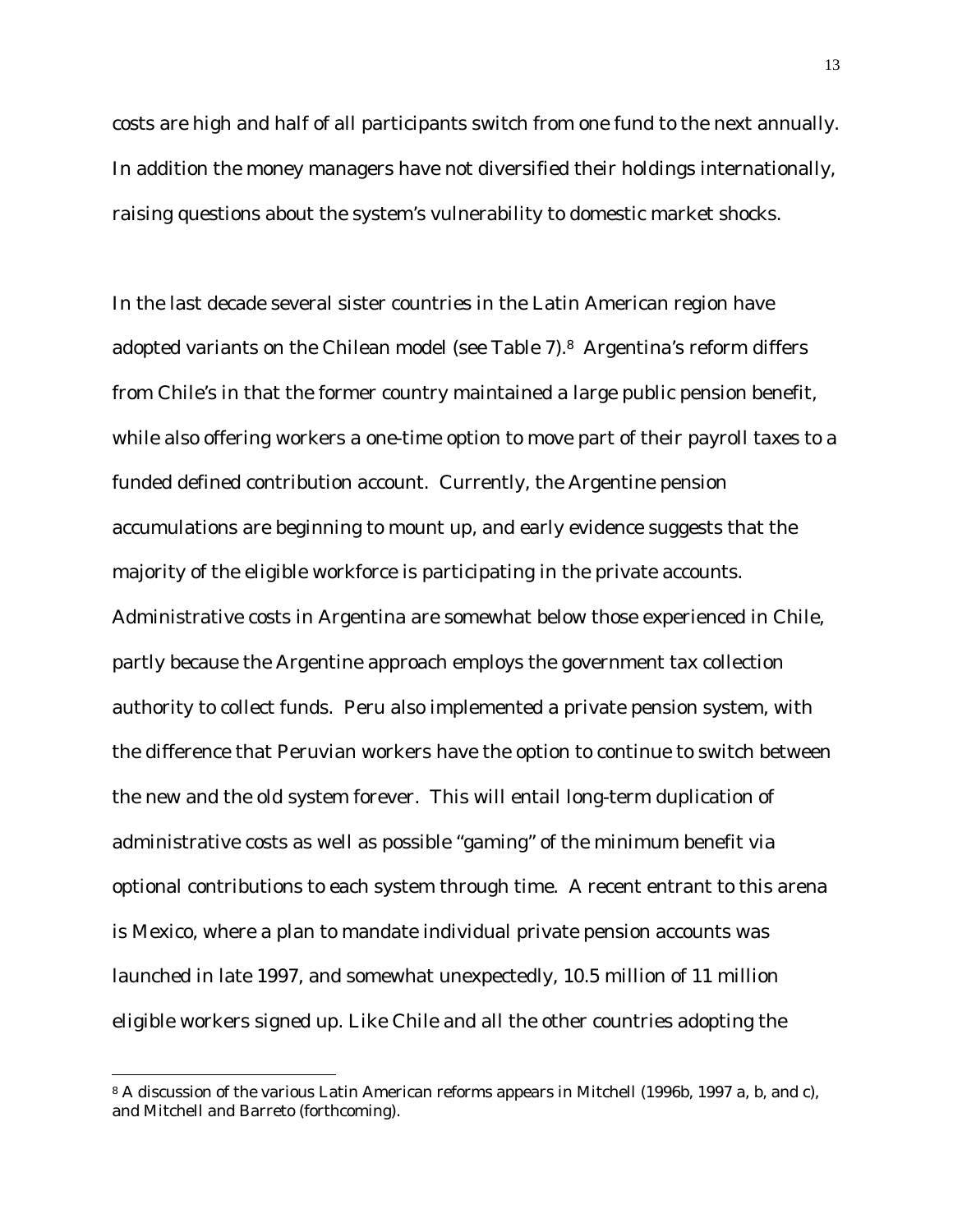mandatory defined contribution structure, the government continues to guarantee a minimum retirement benefit to any worker whose pension fund is too small at retirement.

Lest it be thought that the Chilean model is appealing only "south of the border", we note that the idea of a mandated, individual, defined contribution pension is receiving serious study in the US as well. President Clinton's Social Security Advisory Council recently proposed three options for old-age benefit reform, two of which had elements of an individual-account plan.<sup>9</sup> Other influential groups including the National Academy of Social Insurance and the Pension Research Council have major studies on social security reform underway, including research on the possible consequences of privatization in large nations with well-developed capital markets. Many of the former Soviet nations are actively discussing this approach or have already adopted it, and even China has shown some interest. It seems fair to conclude that the defined contribution pension model has caught the world's imagination during this last decade of the 1990's.

#### **Looking Ahead**

This is a time of substantial change and opportunity in the global retirement plan arena, as economic and demographic challenges are met with new types of pensions intended to help people enhance their retirement security. Three factors promise to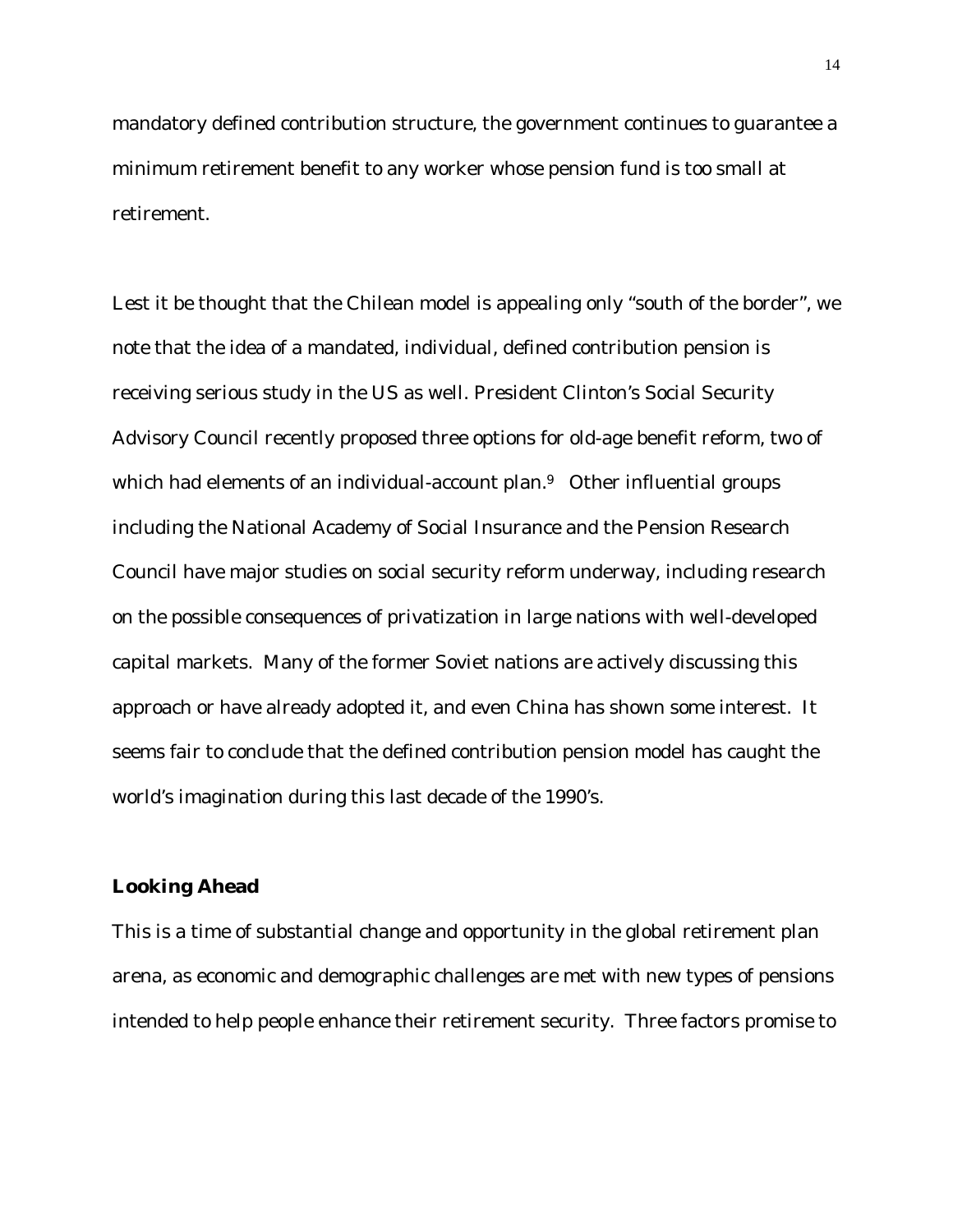influence retirement wealth accumulation and decumulation patterns in the future. First, the movement away from defined benefit toward defined contribution plans will continue, making job change and pension portability easier, but also placing more responsibility on workers' shoulders for retirement saving. Second, greater attention will have to be devoted to understanding the expenses associated with different plan designs, and to implementing cost-cutting and efficiency measures. Third, social security reforms will be required to force solvency on government benefit programs currently facing imbalance. All of these developments imply that individuals and their families will have to learn to save more, if they are to meet retirement consumption targets.

The move to defined contribution pensions offers much promise and some risk. In my view, the most important positive effect of the mandatory defined contribution model is that it reduces political risk. Specifically, many people of working age today do not believe that they will receive benefits from their soon-to-be insolvent government-run defined benefit programs. As a result, this uncertainty threatens the system's security and in turn compounds the uncertainty (Mitchell and Zeldes 1996). A funded defined contribution approach, by contrast, reduces government's need to periodically change social security benefits and taxes, in response to solvency pressures.

<sup>9</sup> The Advisory Council's Final Report as well as that of the Technical Panel on Trends in Income and Retirement Saving may be accessed via the internet as follows: http://www.ssa.gov An alternative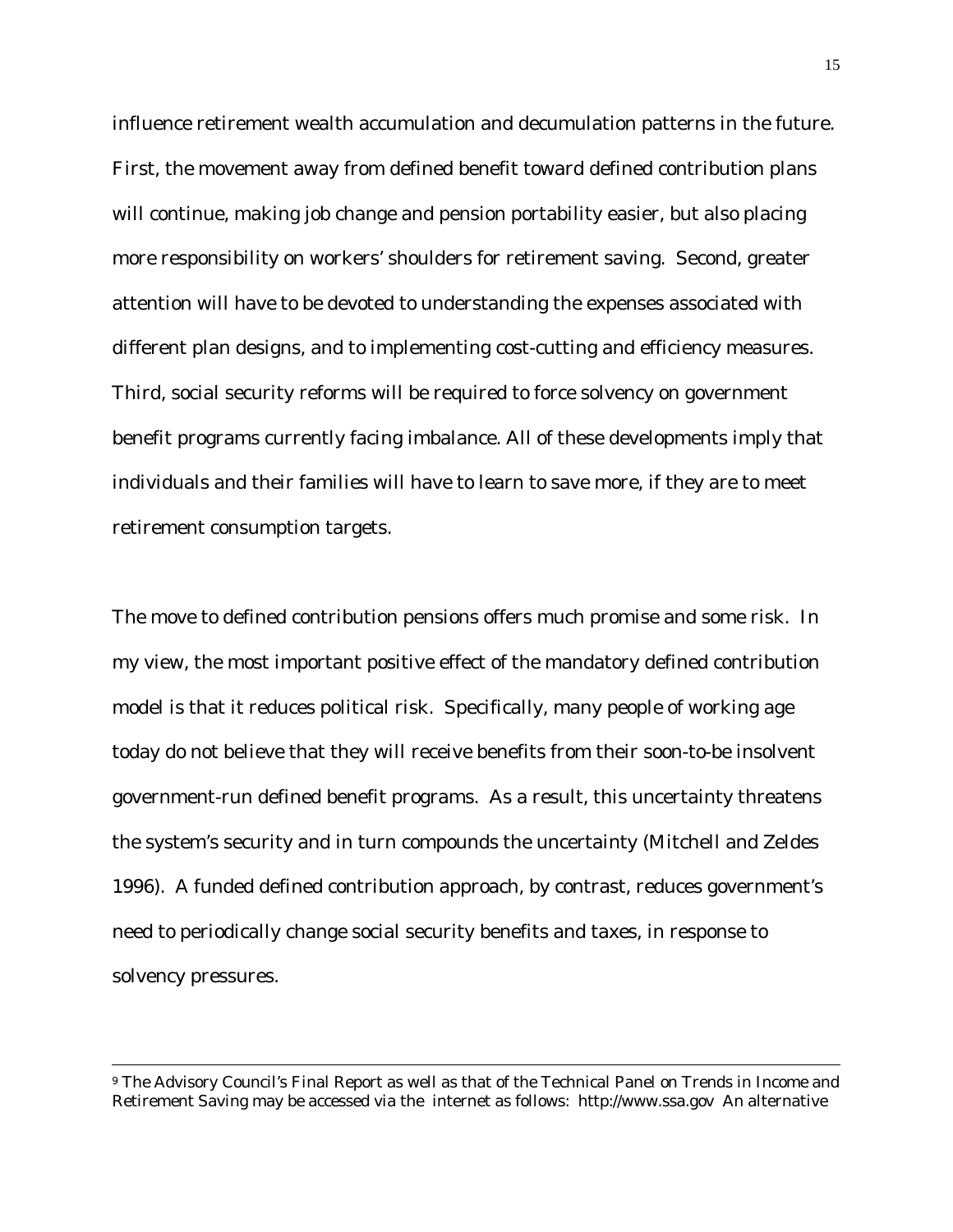There are other factors that must also be attended to when evaluating the movement to defined contribution plans. Pension systems in the past had the great virtue of being able to pool a variety of risks ranging from income loss due to disability, economic insecurity due to longevity, and (sometimes) inflation. As we have shown, some of these risks are protected against in the Latin American twopillar structures described above – for instance, they provide some earnings insurance due to the linkage between contributions and eventual benefits, and some require mandatory annuitization at retirement. These programs also afford a degree of protection against poverty, due to their first-pillar minimum benefit.

On the other hand, some risks are not well pooled in a defined contribution pension system. For example, the worker losing his job due to skill obsolescence or injury will see this pay cut reflected in his defined contribution pension contributions (and eventual retirement benefits). When the first-pillar minimum public pension is raised to offer a larger "cushion" or safety net, this tends to result in evasion, lower private saving, and reduces labor supply. The fact that many Latin American nations have restricted their country pension portfolios mainly to domestic assets also makes these systems – and their participants – particularly vulnerable to country-specific macroeconomic risk. It seems likely that more international asset diversification will become the norm in the next decade, particularly in countries highly dependent on export markets.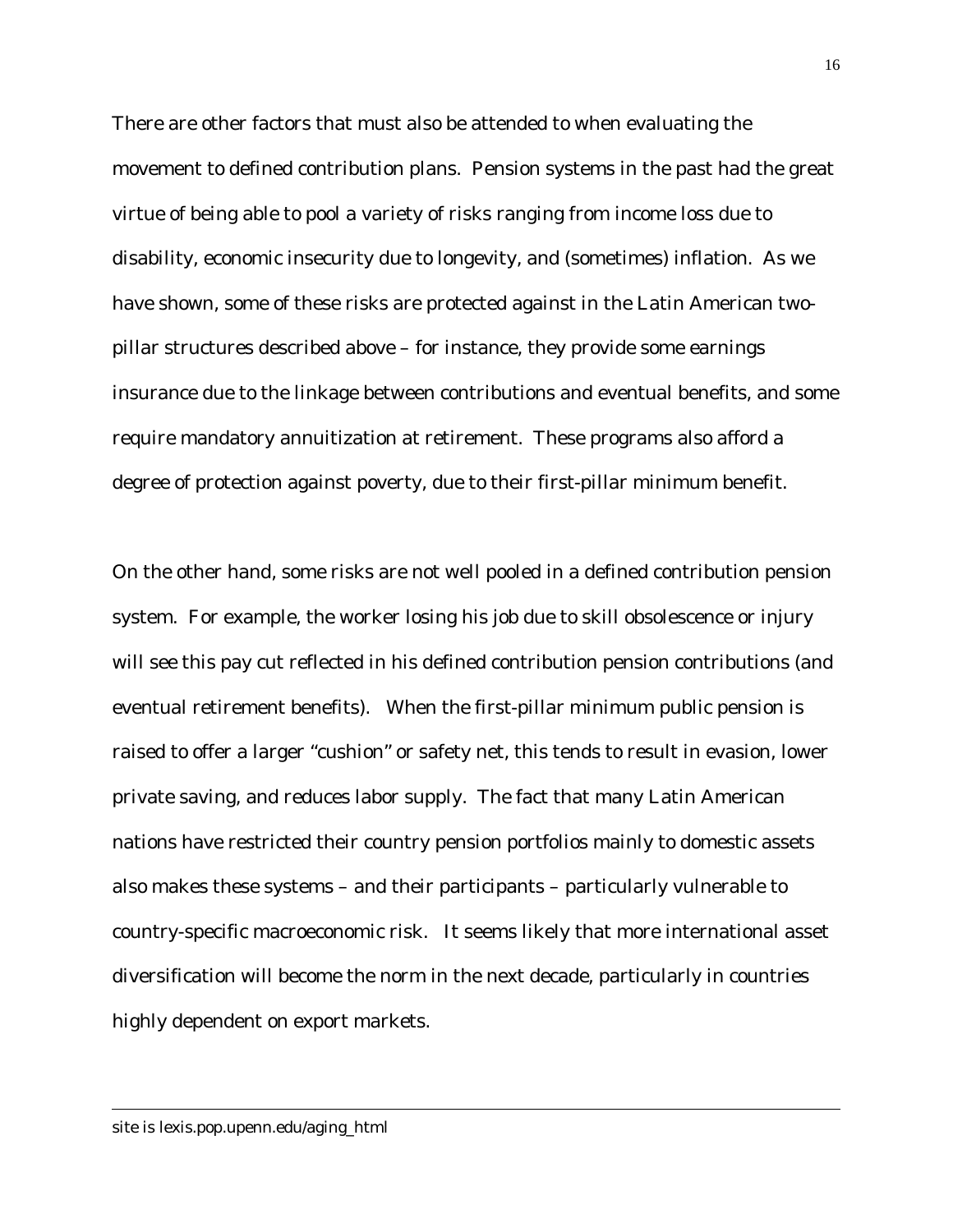Irrespective of the model for pension reform that is chosen, thoughtful analysts ultimately agree that that no pension system can protect against the risk of worldwide shocks. We believe that it is imperative for reformers to acknowledge this risk, so as to more accurately represent to workers and retirees the potential for variability in their future income streams. Only a realistic vision of what a retirement system can provide will produce a pension system strong enough to weather the demographic, political, and financial challenges of the next century.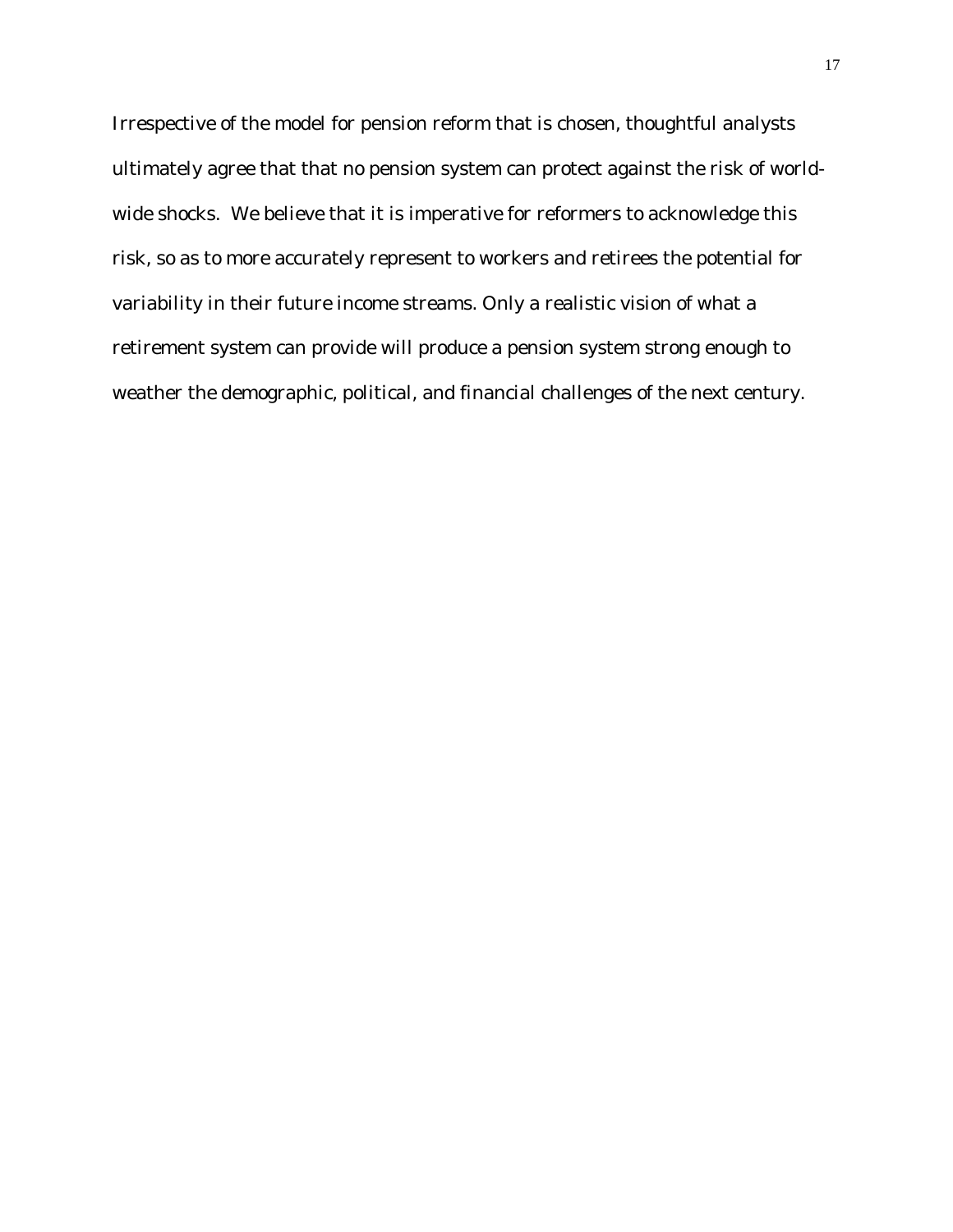|                         |                        | Projected | Projected |
|-------------------------|------------------------|-----------|-----------|
| Wealth                  | Current                | Wealth at | Wealth at |
| Decile                  | <b>Wealth</b>          | Age 62    | Age 65    |
| $\mathbf{1}$            | $\mathsf{S}$<br>39,470 | \$43,804  | \$49,031  |
| $\boldsymbol{2}$        | 97,452                 | 109,578   | 121,123   |
| 3                       | 156,288                | 182,494   | 202,946   |
| $\overline{\mathbf{4}}$ | 219,797                | 256,636   | 283,184   |
| $\mathbf 5$             | 287,692                | 338,153   | 372,701   |
| $\boldsymbol{6}$        | 364,802                | 429,253   | 471,308   |
| 7                       | 459,858                | 543,397   | 595,408   |
| 8                       | 590,079                | 699,681   | 763,756   |
| 9                       | 804,934                | 944,894   | 1,030,054 |
| 10                      | 1,764,414              | 2,117,052 | 2,362,963 |
| <b>Full Sample</b>      |                        |           |           |
| <b>Mean</b>             | \$478,313              | \$566,431 | \$625,066 |
| -Housing                | 65,940                 | 76,410    | 80,507    |
| -Financial              | 175,974                | 205,653   | 228,133   |
| -Social Security        | 119,793                | 128,712   | 142,018   |
| -Pension                | 116,606                | 155,656   | 174,408   |
| Median 10%              | \$325,157              | \$382,678 | \$420,537 |
| -Housing                | 59,746                 | 71,097    | 75,047    |
| -Financial              | 66,530                 | 71,004    | 71,175    |
| -Social Security        | 133,606                | 143,864   | 160,824   |
| -Pension                | 65,275                 | 96,713    | 113,491   |

# **Table 1: Wealth Holdings of Older US Households by Wealth Decile**

Source: Health and Retirement Study data; computations by Moore and Mitchell (1997)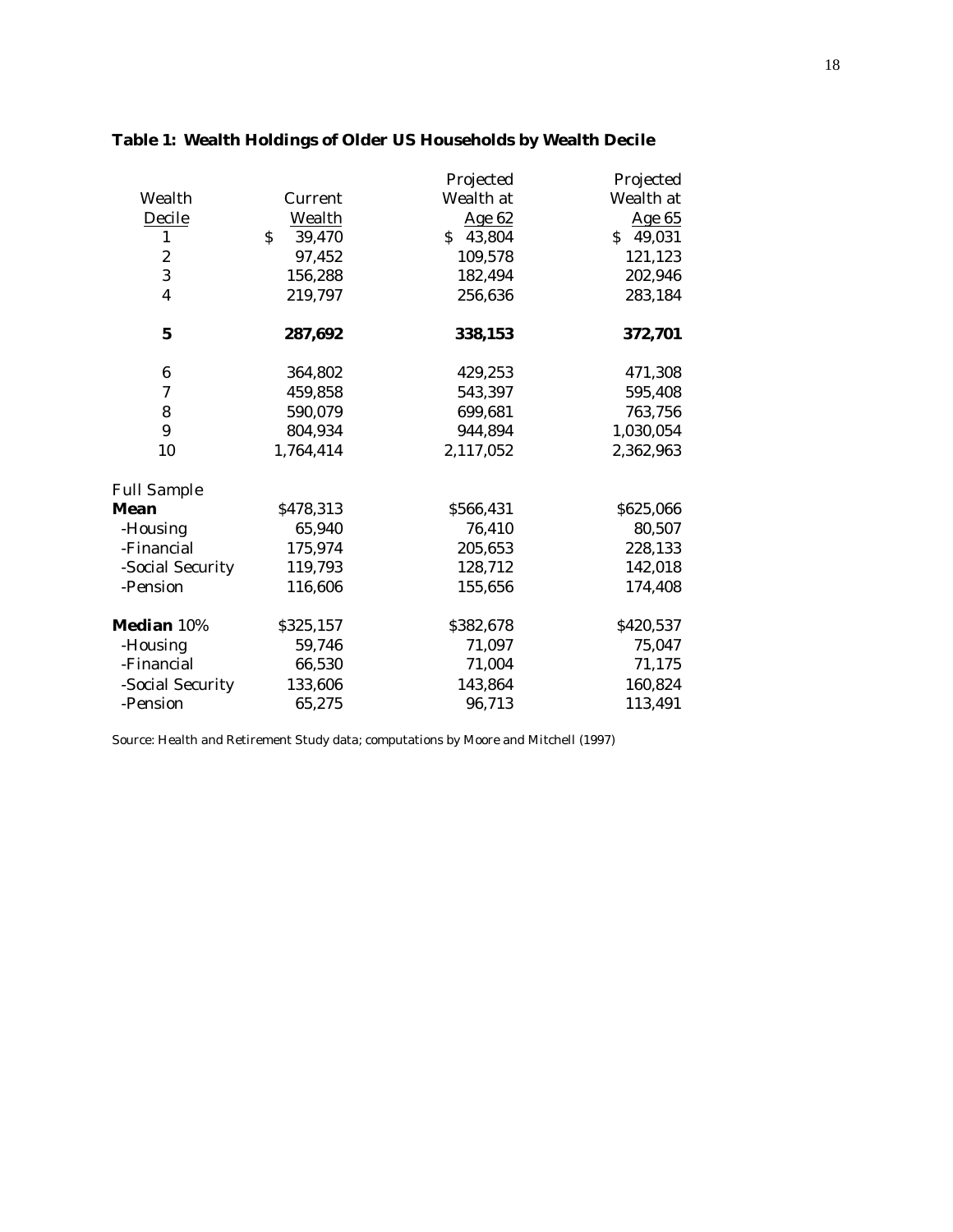#### **Table 2. Private Employer-Sponsored Defined Benefit and Defined Contribution Pensions in the United States**

|                         | Total   | DB plans | DC plans |
|-------------------------|---------|----------|----------|
| Number of plans:        | 702,097 | 12%      | 87%      |
| Number of participants: | 83.9M   | 48%      | 52%      |
| Assets:                 | S2.3B   | 54%      | 46%      |
| Contributions received: | \$154M  | 34%      | 66%      |
| Benefits paid:          | \$156M  | 51%      | 49%      |
|                         |         |          |          |

(Source: Mitchell 1996a)

#### **Table 3. Administrative Costs in Private US Defined Benefit and Defined Contribution Pension Plans**

#### **I. Annual Administrative Costs for a Corporate Defined Benefit Pension Plan:**

\$850/yr/participant for small plan (15 lives) *versus* \$56/yr/participant for large plan (10,000 lives)

#### **II. The Defined Benefit/Defined Contribution Cost Ratio Has Risen Over Time:**

| Year | <b>Small Plan</b>    | <b>Large Plan</b> |
|------|----------------------|-------------------|
|      | $(15 \text{ lives})$ | $(10,000$ lives)  |
| 1981 | 142%                 | 91\%              |
| 1996 | 216\%                | 139%              |

Source: Mitchell and Scheiber (forthcoming)

Money management costs are excluded from these computations.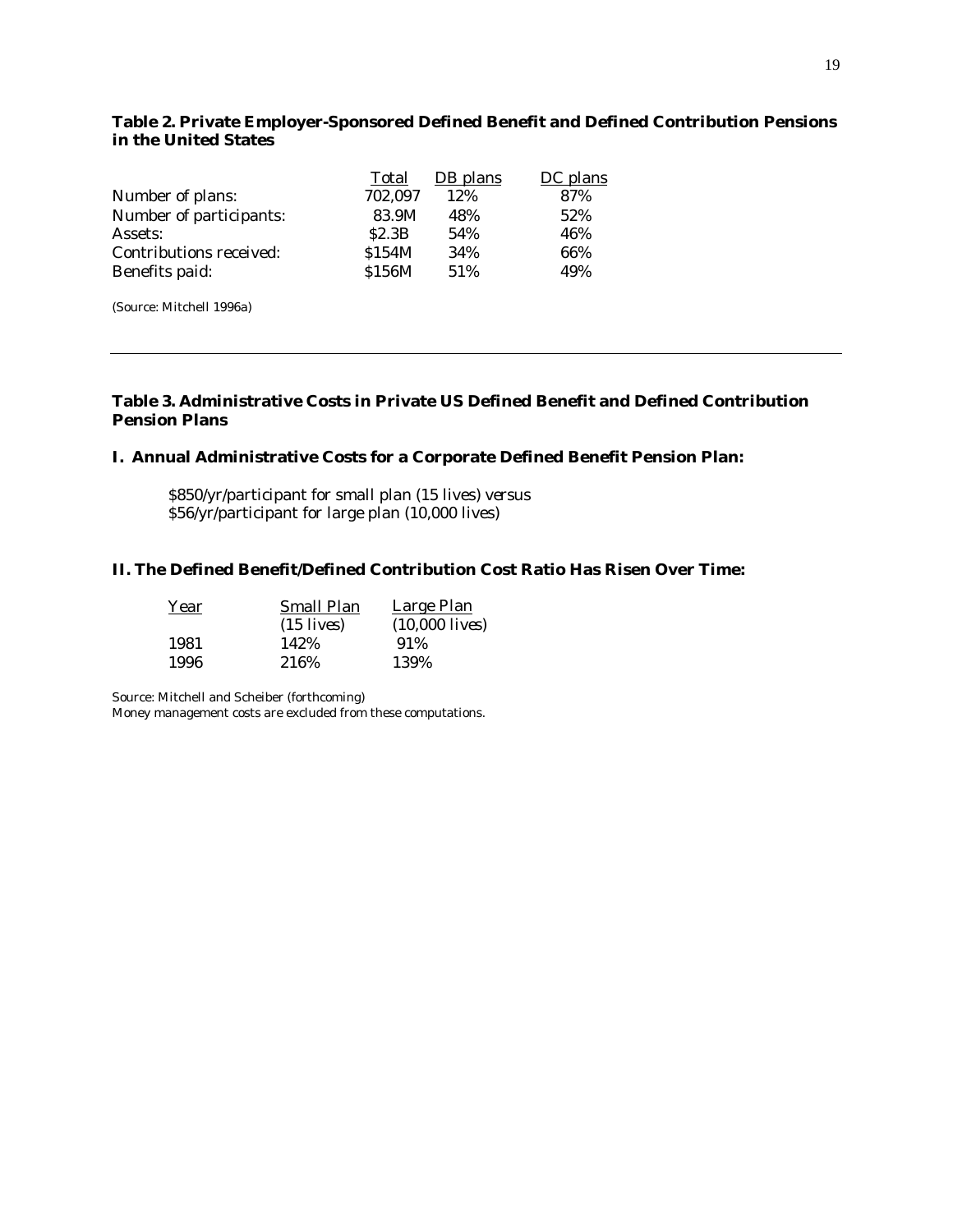|                       | <b>Defined Benefit</b> |      | Defined Contribution |      |  |
|-----------------------|------------------------|------|----------------------|------|--|
| <b>Asset Category</b> | 1983                   | 1996 | 1983                 | 1996 |  |
| Equity                | 45%                    | .57% | 27%                  | 60%  |  |
| <b>Bonds</b>          | 27                     | 33   | 22                   | 30   |  |
| <b>Other</b>          | 28                     | 10   | 51                   | 10   |  |
|                       |                        |      |                      |      |  |

## **Table 4. Assets by Plan Type: US Private Defined Benefit and Defined Contribution Pensions**

Source: Mitchell (1996a)

### **Table 5. Mutual Fund Expense Ratios by Fund Type**

(Funds with assets > given levels)

|                               | Dollar Weighted Average Expense Ratio |          |                |  |
|-------------------------------|---------------------------------------|----------|----------------|--|
|                               |                                       | Lowest   | <b>Highest</b> |  |
| <b>Type of Fund</b>           | <u>Average</u>                        | Quartile | Quartile       |  |
|                               | (%)                                   | (%)      | (%)            |  |
| Equity Index (A>\$100M)       | 0.324                                 | 0.150    | 1.640          |  |
| Money Market (A>\$1B)         | 0.613                                 | 0.150    | 1.000          |  |
| Fixed Income (A>\$1B)         | 0.876                                 | 0.280    | 2.000          |  |
| Growth (A>\$500M)             | 1.043                                 | 0.500    | 2.460          |  |
| Growth & Income $(A > $500M)$ | 0.834                                 | 0.390    | 1.840          |  |
| Balanced (A>\$250M)           | 0.895                                 | 0.350    | 1.910          |  |
| Global $(A > $250M)$          | 1.250                                 | 0.840    | 1.380          |  |
|                               |                                       |          |                |  |

Source: Mitchell (1996a) Expense ratio defined as fraction of assets devoted to fund administrative expenses annually.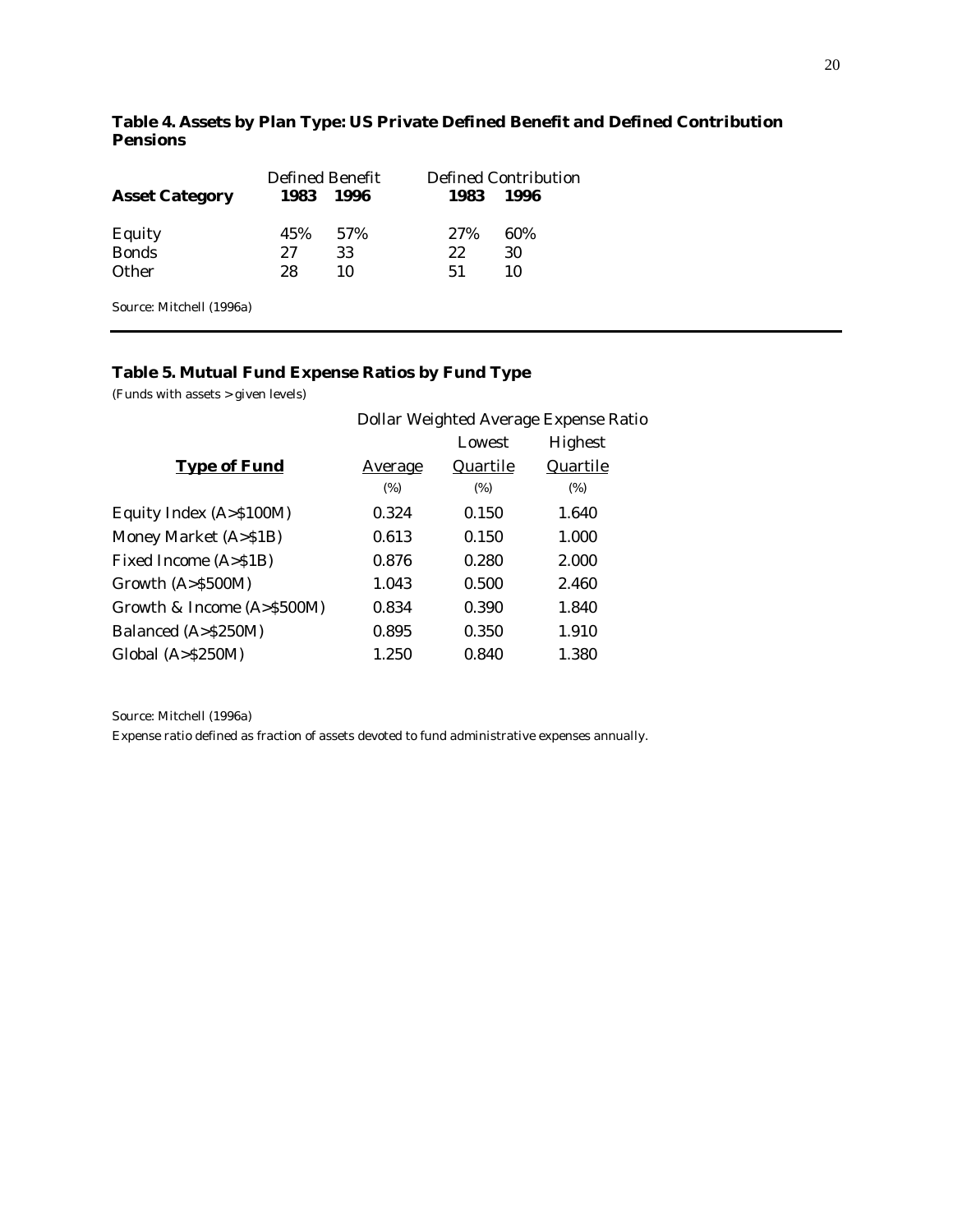|                      | Total           | Investment           |                 | <b>Administrative Distribution</b> |  |
|----------------------|-----------------|----------------------|-----------------|------------------------------------|--|
|                      | <b>Expenses</b> | <b>Advisory Fees</b> | <b>Expenses</b> | <b>Expenses</b>                    |  |
| <b>Type of Fund</b>  | (%)             | (%)                  | (%)             | (%)                                |  |
|                      |                 |                      |                 |                                    |  |
| <b>Equity Index</b>  | 0.32            | 0.08                 | 0.21            | 0.03                               |  |
| <b>Stock Account</b> | 0.34            | 0.10                 | 0.21            | 0.03                               |  |
| Growth               | 0.42            | 0.18                 | 0.21            | 0.03                               |  |
| Global equities      | 0.41            | 0.17                 | 0.21            | 0.03                               |  |
| Social choice        | 0.33            | 0.09                 | 0.21            | 0.03                               |  |
| Money market         | 0.29            | 0.05                 | 0.21            | 0.03                               |  |
| <b>Bond market</b>   | 0.30            | 0.06                 | 0.21            | 0.03                               |  |
|                      |                 |                      |                 |                                    |  |

# **Table 6. College Retirement Equity Fund (CREF) Administrative Expenses**

Source: Mitchell (1996a)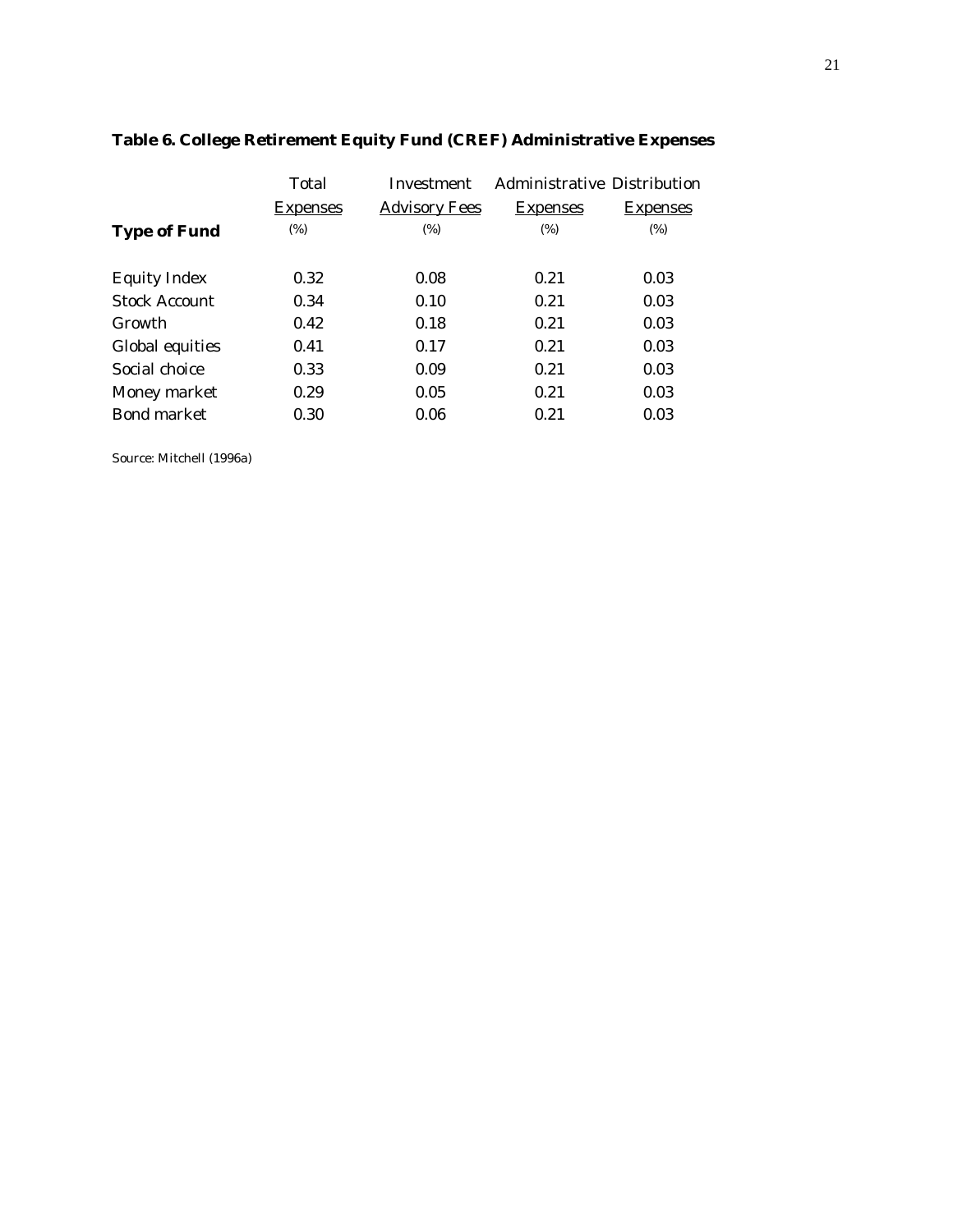# **Table 7: Key Features of Several Latin American Pension Reform Programs**

|                                | <b>Chile</b>   | Peru           | <b>Argentina</b> | Colombia     | <b>Uruguay</b> | <b>Mexico</b> |
|--------------------------------|----------------|----------------|------------------|--------------|----------------|---------------|
| <b>Structure</b>               | Mandatory      | Mandatory      | Mandatory        | Mandatory    | Mandatory      | Mandatory     |
| 1st Pillar                     | Public         | Public         | Public           | Public       | Public         | Public        |
| 2 <sup>nd</sup> Pillar         | Private Only   | Optional       | Optional         | Optional     | Optional       | Private       |
|                                |                | Pub/Priv.      | Pub/Priv.        | Pub/Priv.    | Pub/Priv.      | Only          |
| <b>Financing</b>               |                |                |                  |              |                |               |
| E'r payroll tax                | 0%             | $0\%$          | 0%               | 10%/7.5%     | $NA/0\%$       | 0%            |
| E'ee payroll tax               | 10%            | 11% or 10%     | 11% both         | 3.5% or 2.5% | NA/0%-7.5%     | 6.5%          |
| Other Gen'l Rev.               | Yes            | Yes            | Yes              | Yes          | Yes            | Yes           |
| <b>Benefits</b>                |                |                |                  |              |                |               |
| Ret. Age (m/f)                 | 65/60          | 65             | 65/60            | 62/57        | 60             | 65            |
| 1st Pillar: %Pay               | 25%            | NA             | 28%              | 55%          | <b>NA</b>      | 40%           |
| 2 <sup>nd</sup> Pillar: Payout | Lump-ProgWD-   | ProgWD-        | ProgWD-          | ProgWD-      | Annuity        | Annuity-      |
|                                | Annuity        | Annuity        | Annuity          | Annuity      |                | ProgWD        |
|                                |                |                |                  |              |                |               |
| <b>Regulatory</b>              |                |                |                  |              |                |               |
| <b>Structure</b>               |                |                |                  |              |                |               |
| Fees Regul.                    | Yes            | No             | No               | NA           | $\rm No$       | No            |
| Int'l Invst. OK                | Yes            | <b>Yes</b>     | <b>Yes</b>       | NA           | No             | Yes           |
| Min. ROR Req.                  | Yes            | Yes            | Yes              | NA           | Yes            | No            |
| <b>Transition Costs</b>        |                |                |                  |              |                |               |
| % of GDP                       | 100-80%        | 27%            | <b>NA</b>        | 87%          | <b>NA</b>      | 80%           |
| Recog. Bond                    | Yes            | Yes            | No               | Yes          | No             | No            |
|                                |                |                |                  |              |                |               |
| <b>Performance</b>             |                |                |                  |              |                |               |
| Fund (US\$)                    | <b>S28B</b>    | \$900M         | S4.5B            | <b>S50M</b>  | \$25.6M        | \$3.9B        |
| Fund (%GDP)                    | 41% ('94)      | 1.5% ('96)     | $0.7\%$ ('95)    | NA           | <b>NA</b>      | NA            |
| Recent ROR (%)                 | 12.5% ('82-95) | 15.5% ('94-95) | 19.9%('95-96)    | 15.5% ('96)  | NA             | NA            |
| AFP's (No.)                    | 15             | 6              | 21               | 9            | 6              | 25            |
| Affiliates (No.)               | 5.5M           | 1.5M           | 5.5M             | 2.1M         | 0.5M           | 11.2M         |

Source: Mitchell (1997d) and Barreto and Mitchell (1997). NA signifies not available. ProgWD signifies programmed withdrawal. E'r signifies employer; E'ee means employee.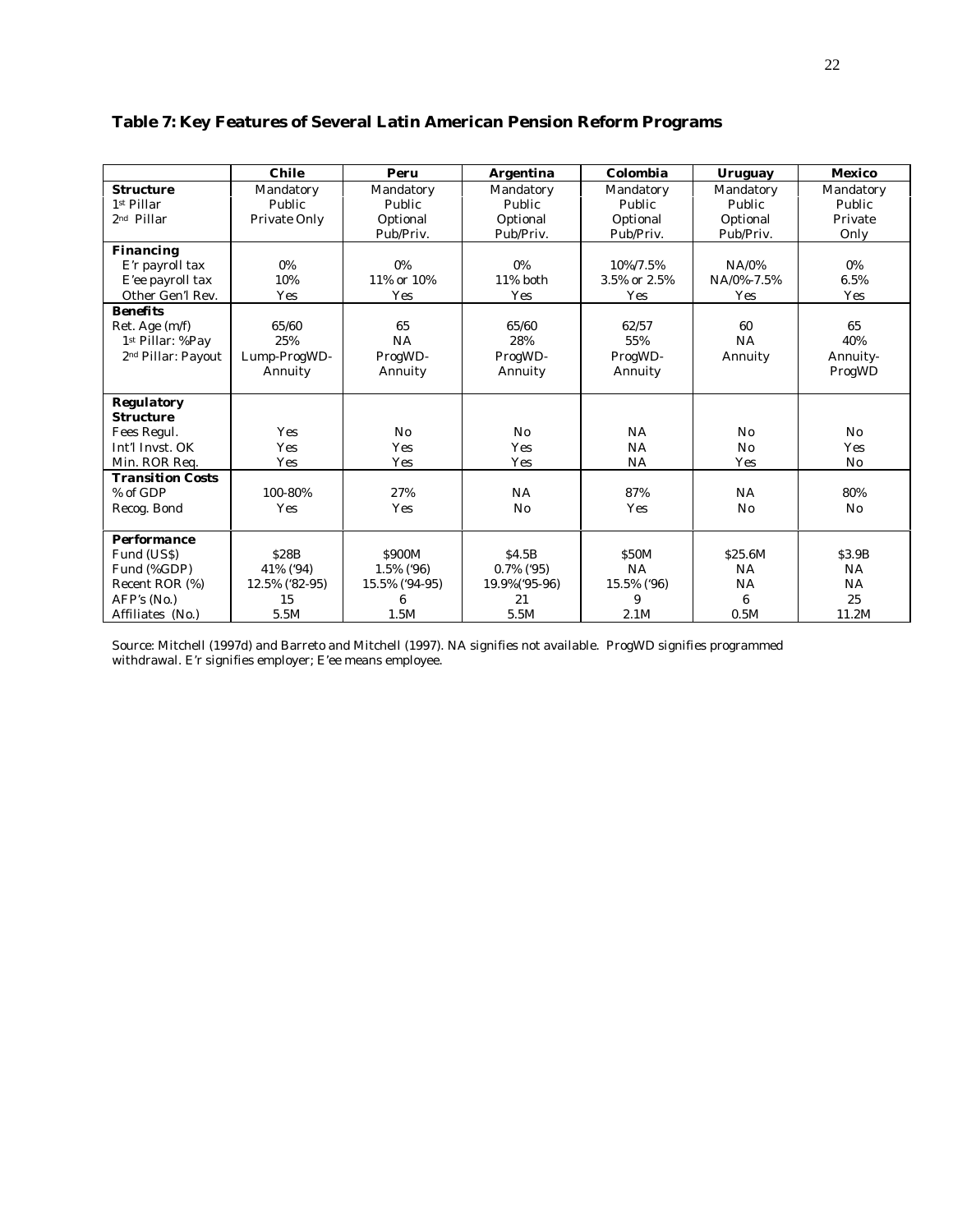**Figure 1. Asset Growth in US Private Defined Benefit and Defined Contribution Pension Plans over Time**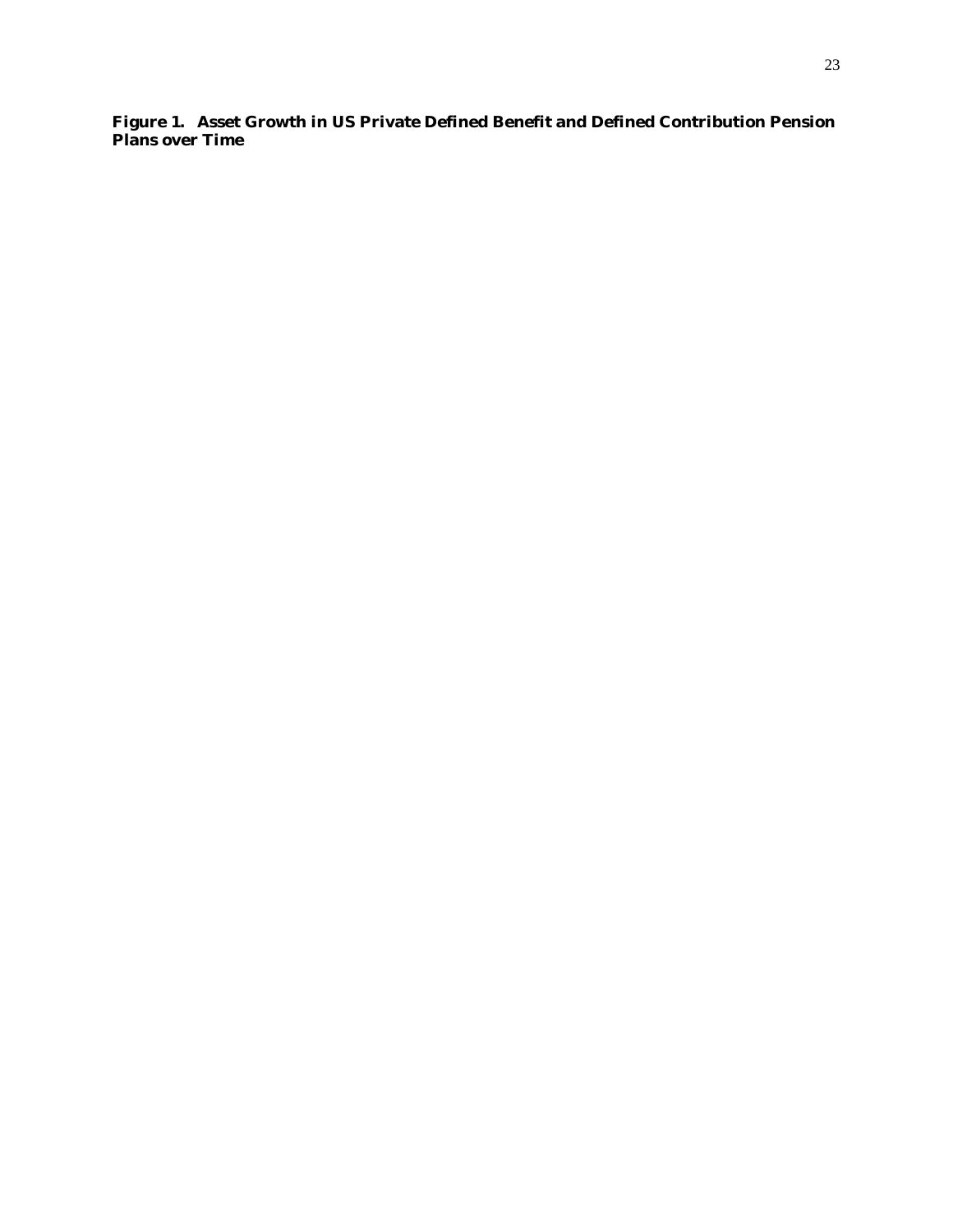**Figure 2. Participation in US Private Defined Benefit and Defined Contribution Pension Plans over Time**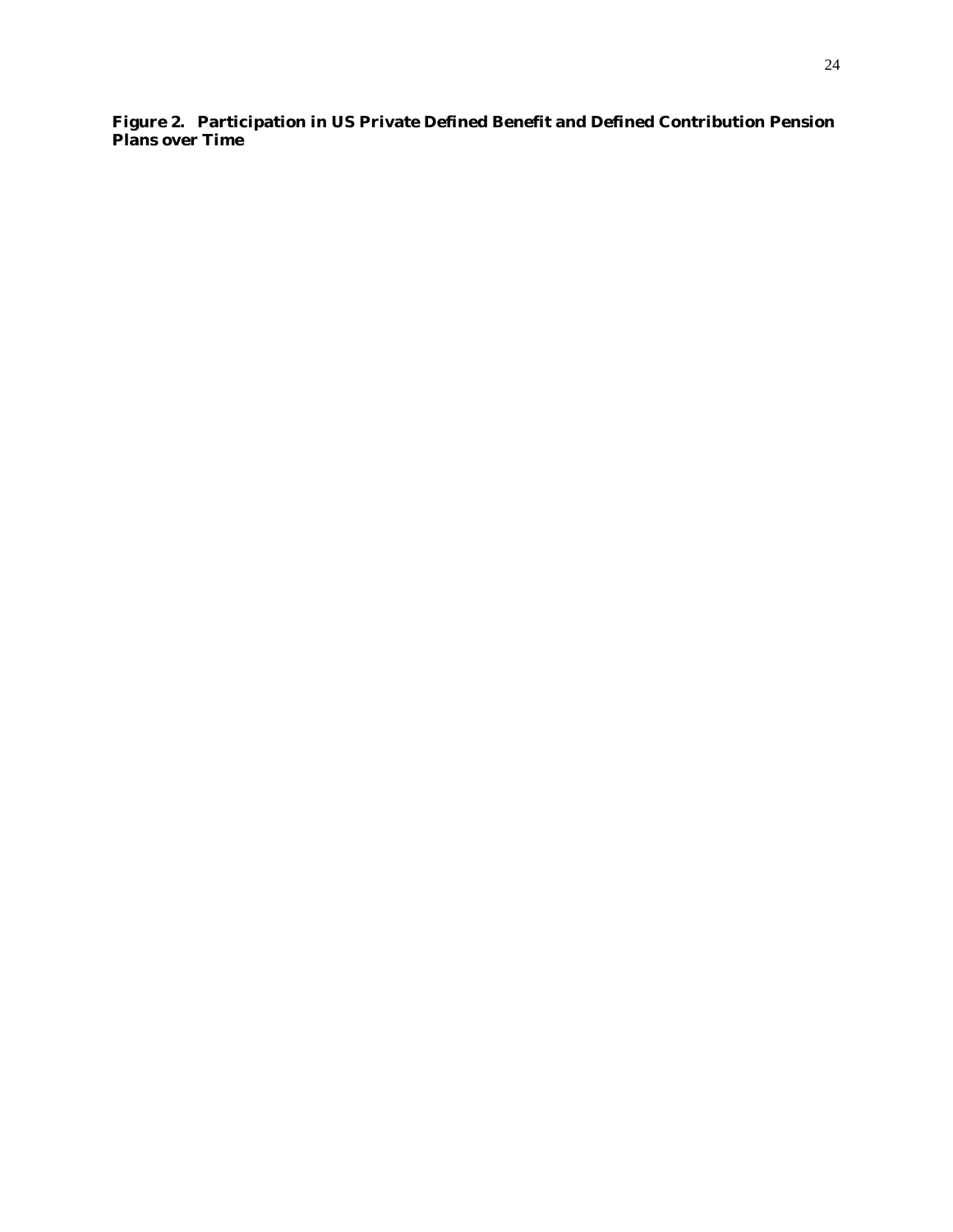#### **References:**

- Barreto, Flavio A. and Olivia S. Mitchell. "Privatizing Latin American Retirement Systems". Benefits Quarterly, 13(3) 1997: 83-85.
- Bodie, Zvi and Olivia S. Mitchell. "Pension Security in an Aging World". In Securing Employer-Provided Pensions: An International Perspective, Z. Bodie, O.S. Mitchell and J. Turner, eds. Pension Research Council. Philadelphia, PA: University of Pennsylvania Press, 1996: 1-30.
- Bodie, Zvi, Olivia S. Mitchell, and John Turner, Eds. Securing Employer-Provided Pensions: An International Perspective. Pension Research Council. Philadelphia, PA: University of Pennsylvania Press, 1996.
- Fields, Gary S. and Olivia S. Mitchell. "Reforming Social Security and Social Safety Net Programs in Developing Countries". Joint Ministerial Committee of the Boards of Governors of the World Bank and the International Monetary Fund, Annual Report of the Joint Ministerial Committee, 1993.
- Gordon, Michael, Olivia S. Mitchell, and Marc Twinney, Eds. Positioning Pensions for the 21st Century. Pension Research Council. Philadelphia, PA: University of Pennsylvania Press, 1997.
- Gustman, Alan, Olivia S. Mitchell and Thomas Steinmeier. "Retirement Measures in the Health and Retirement Survey". Journal of Human Resources 30, Supplement (1995): S57-S83.
- Gustman, Alan S., Olivia S. Mitchell and Thomas Steinmeier. "The Role of Pensions in the Labor Market" Industrial and Labor Relations Review 47 (3) (1994): 417-438.
- Hsin, Ping Lung and Olivia S. Mitchell. "Are Public Pension Plans Administratively Efficient?" In Positioning Pensions for the 21st Century. M. Gordon, O.S. Mitchell, and M. Twinney, eds. Pension Research Council. Philadelphia, PA: Univ. of Pennsylvania Press, 1997: 187-208.
- Hsin, Ping-Lung and Olivia S. Mitchell. "The Political Economy of Public Pensions: Pension Funding, Governance, and Fiscal Stress". Revista de Analisis Economico, Special Issue on Pension Systems and Reform. Edited by P. Arrau and K. Schmidt-Hebbel. 9 (1) June 1994: 151-168.
- Quinn, Joseph and Olivia S. Mitchell. "Prospects for Social Security Reform". American Prospect, May-June 1996 (26): 76-81.
- Mitchell, Olivia S. "Administrative Costs of Public and Private Pension Plans". In Privatizing Social Security, Ed. Martin Feldstein. NBER. *forthcoming*. [NBER Working Paper 5734. August 1996.] [1996a]
- Mitchell, Olivia S. "Building an Environment for Pension Reform in Developing Countries". Pension Research Council Working Paper, May 1997, revised August 1997. [1997a]
- Mitchell, Olivia S. "An Evaluation of Pension System Administrative Costs in Mexico". Prepared for the WB-LCSF, December 1997. [1997b]
- Mitchell, Olivia S. "Exporting Chilean Social Security Reform". In The Coming Global Pension Crisis: The Aging of the World's Population and Its Implication for Capital Flows. Council on Foreign Relations. November 1996, NY. [1996b]
- Mitchell, Olivia S. "Insulating Old-Age Systems From Political Risk". Presented at the 1997 Conference entitled "Nine Challenges to Pension Reform" Hosted by the Secretaria de Hacienda y Credito Publico, Gobierno de Mexico, Oaxaca, Mexico December 1997 [1997c]
- Mitchell, Olivia S. "Research Summaries: Developments in Pensions". NBER Reporter, *forthcoming* 1998.
- Mitchell, Olivia S. "Social Security Reform in Latin America". Presented at the Federal Reserve of St. Louis conference on Social Security Reform, 1997. [1997d]
- Mitchell, Olivia S. and Flavio Barreto. "After Chile, What? Second-Round Social Security Reforms in Latin America". Revista de Analisis Economico, *forthcoming*.
- Mitchell, Olivia S. and Zvi Bodie. "Pensions in an Aging World". Benefits Quarterly. v12(1). First Quarter 1996: 17-22.
- Mitchell, Olivia S. and Rod Carr. "State and Local Pension Plans". In Handbook of Employee Benefits. J. Rosenbloom, ed. Chicago, IL: Irwin, 1996: 1207-1222.